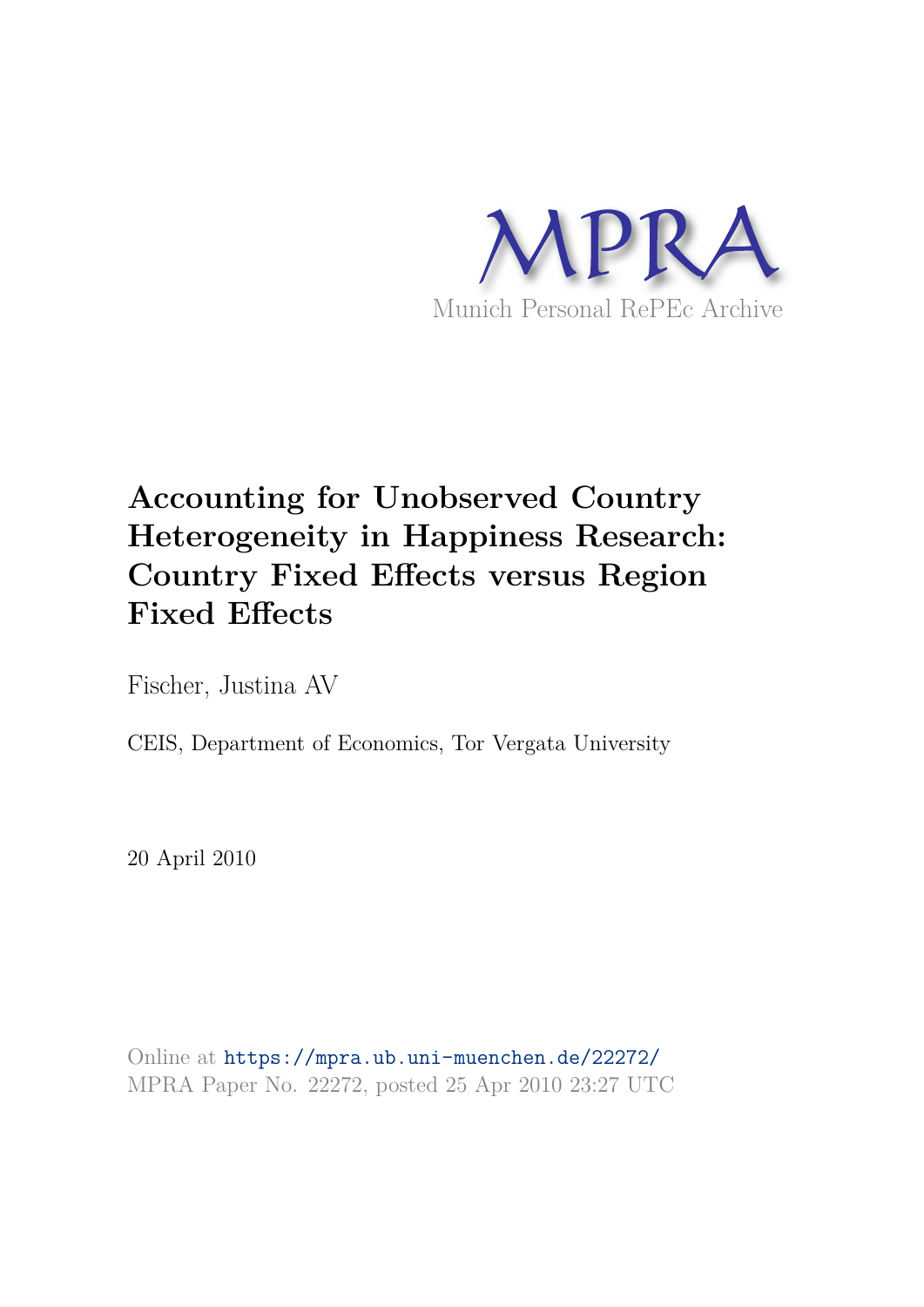# Accounting for Unobserved Country Heterogeneity in Happiness Research: Country Fixed Effects versus Region Fixed Effects

Justina AV Fischer CEIS, Tor Vergata University

# *Abstract*

Many empirical studies are ambiguous about whether good formal institutions are conducive to subjective well-being or not. Possibly, this ambiguity is caused by cross-section models that do not account for unobserved cultural and institutional effects. Using the World Value Survey 1980- 2005, this paper supports a positive relation in a country panel framework that accounts for unobserved, time-invariant country heterogeneity. This study also shows that using supra-national region dummies (by geography or language) in a country-random effects model appears to be a sufficient substitution for omitted country fixed effects.

Keywords: Happiness, life satisfaction, well-being, quality of life, institutions, democracy, rule of law, political constraints, policy implications, panel econometrics

JEL codes: I31, H10, H40, C33

## *Acknowledgment*

-

The author thanks Christian Bjørnskov, Torberg Falch, Michael Funke, and Franco Peracchi for helpful comments and acknowledges financial support through a Marie Curie experienced researcher fellowship (RTN TOM).

 Centro di Studi Internazionali Sull'Economia e la Sviluppo (CEIS), Faculty of Economics, Università degli Studi di Roma 'Tor Vergata', Via Columbia 2, I-00133 Roma, e-mail: javfischer@gmx.de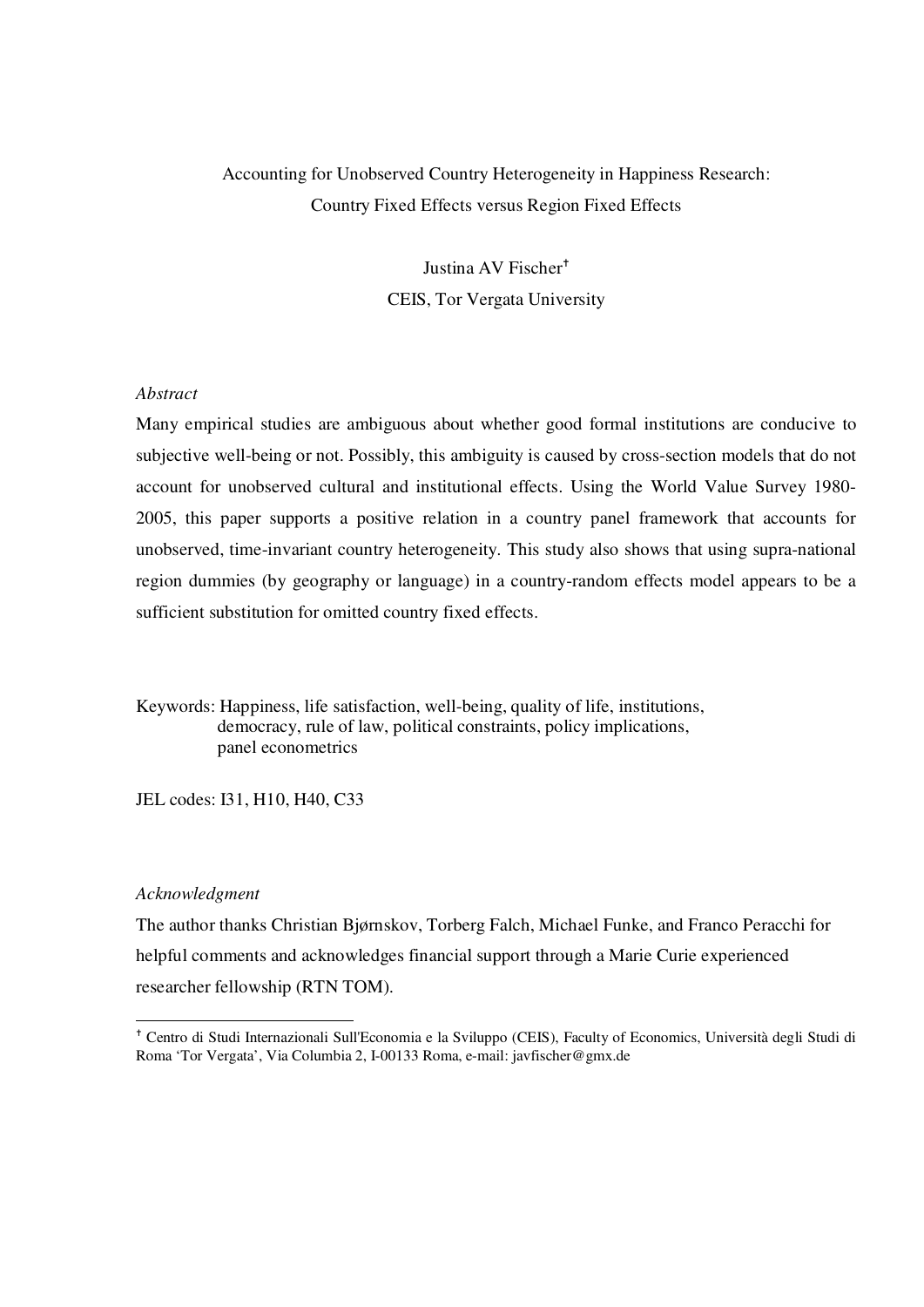#### **1. Introduction and goal of paper**

-

Previous analyses of the impact of formal institutions on subjective well-being (SWB), an empirical measure of individual welfare, have yielded inconsistent results (for a review, see e.g. Dolan et al., 2008.). These differences could be caused by limited data availability, varying samples of countries across studies, differing time periods, and arbitrary choice of highly correlated measures of institutions as regressors. For example, many previous studies differed with respect to whether democracy raises subjective well-being or not (see e.g. Frey and Stutzer, 2000, for a positive effect and Bjørnskov, Dreher and Fischer, 2008a, for an insignificant impact). Other formal institutions with ambiguous effects include the quality of the judicial system (the 'rule of law'), the degree of government efficiency, and government structures such as decentralization (see e.g. Ott, 2010; Bjørnskov, Dreher and Fischer, 2008a, b; Helliwell and Huang, 2008; Ovaska and Takashima,  $2006$ ).<sup>1</sup>

Many older happiness studies on institutional effects such as such as Frey and Stutzer (2000), but also more recent contributions such as Ott (2010), Helliwell and Huang (2008), focus mainly on the variation of institutions across countries/states. Using either cross-sections of data or timeseries cross-section data, most commonly used estimation techniques are either (pooled) OLS or GLS random effects. The reason for this empirical approach, in particular its neglect of the time dimension so far, is that most political institutions and governance structures have been rather stable over time (the last 30-50 years), causing their available measures to be correlated too highly with any vector of country dummies. This high correlation implies that in most empirical models the effects of institutions cannot be (statistically) identified when country fixed effects are added.

The most recent study by Bjørnskov, Dreher and Fischer (2010) has improved on most of these shortcomings by (a) using a world-wide country panel of SWB and (b) testing all available measures of institutional quality. Most importantly, (c) they resolve the problem of high correlation among these institutional quality measures and their low within-country variation by constructing factor scores using a Principal Component Analysis (PCA), which gives rise to two

<sup>&</sup>lt;sup>1</sup> See Bjørnskov, Dreher and Fischer (2009) for a more examples of inconsistent results and a thorough discussion of their possible causes.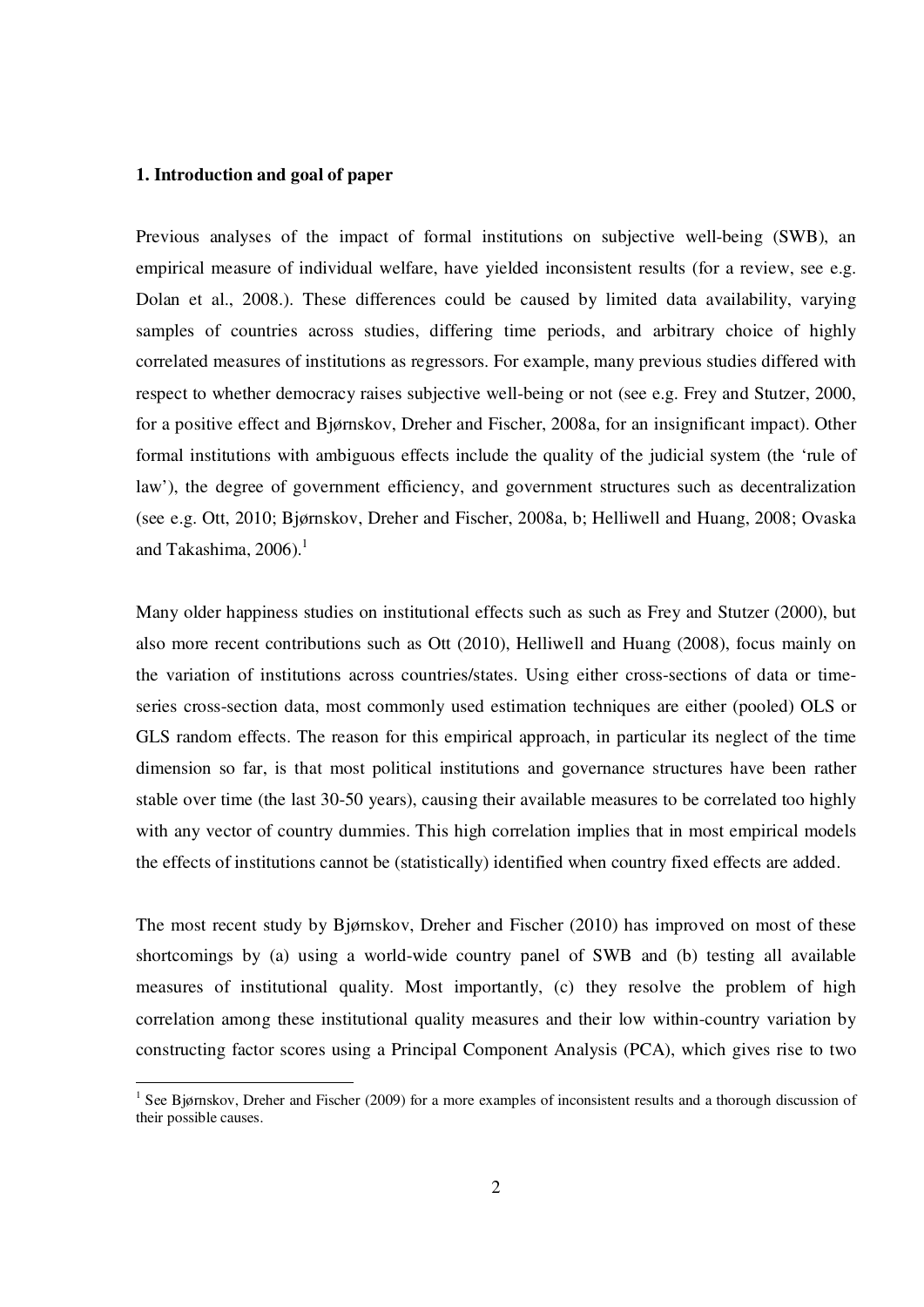orthogonal components with larger within-country variations: 'institutions guarding the economy and jurisdiction' and 'institutions relating to political decision-making'. Bjørnskov, Dreher and Fischer (2010) report a positive and significant effect of both economic-judicial and political institutions in pooled cross-sections derived from the World Values Survey (WVS), 1980 – 2005. Nevertheless, even though their model includes some dichotomous measures of geographic regions, they neglect to account for unobserved country heterogeneity.<sup>2</sup>

In sum, most past and recent empirical happiness models do not account for unobservable country heterogeneity through the inclusion of country fixed effects. Such unobservable time-invariant country characteristics include, for example, culture, history, response behavior, and formal institutions that are not captured by available measures. In micro-level happiness studies analyzing household panels, the use of individual fixed effects (which accounts for unobservable genes and childhood experience) is now well-established standard, and the severity of the bias from omitting them is now well recognized (Ferrer-i-Carbonell and Frijters, 2004). Analogously, not accounting for unobservable country heterogeneity in cross-country analyses causes a serious omitted variable bias on estimates of institutional effects - in case when such omitted country characteristics are correlated with these institutions. Thus, omission of unobservable country characteristics from the empirical model raises serious concerns about conclusions derived from observed impacts of institutions – affecting most of the existing happiness studies in this area. This concern is far from trivial and bears important real-world policy implications. This paper aims to show that, when effects of de facto time-invariant institutions cannot be identified in a model with country fixed effects, under certain conditions consistent estimates of these institutions can still be obtained in a country random effects framework.

To illustrate the concern described above, for example, let us look at the positive relation between (direct) democracy with subjective well-being identified in a couple of cross-sectional studies and random effects panel studies (e.g. Frey and Stutzer, 2000; Dorn et al., 2008). Let us assume that a certain population has a preference for discursive ways of political decision-making and therefore develops a strong (direct) democracy. Not accounting for unobservable population preferences, it

**EXECUTE:**<br><sup>2</sup> Certainly, regional dummies approximate omitted country-specificities only insufficiently. For example, a regional dummy for 'Western Europe' includes rather dissimilar countries such as France, Greece, Germany and the U.K.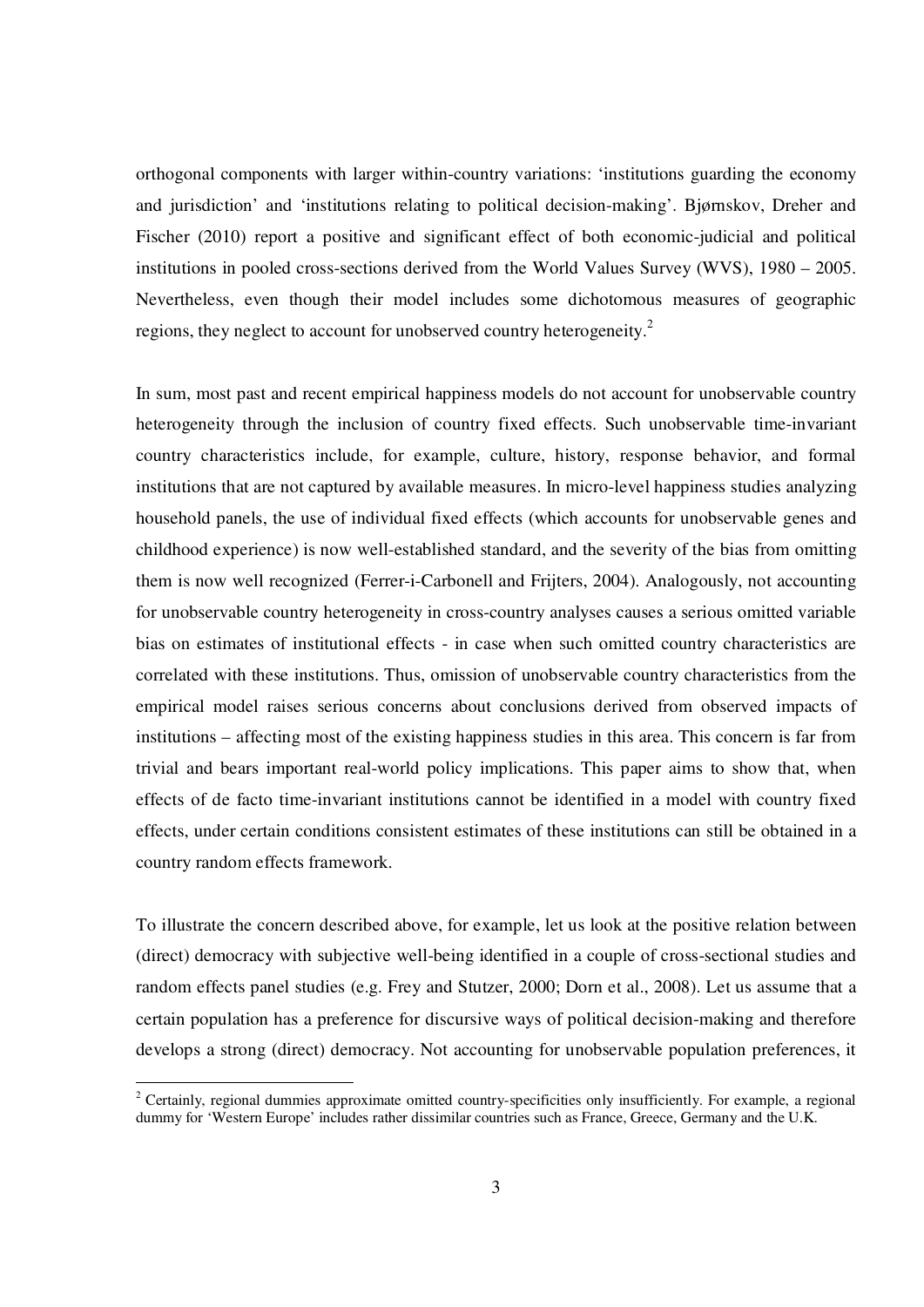is unclear whether the positive estimate on the institution then indicates a beneficial impact of democracy or, alternatively, approximates simply the effect of population preference: Possibly, in correlation terms, populations preferring a discursive way of political decision-making may also be more trusting (e.g. Frey, 1997), be better socially networked (e.g. Freitag, 2006), and even be happier (e.g. Schyns, 1998). In other words, unobservable population preferences may relate to specific unobservable 'set-points' of population well-being, which manifest in observable formal institutions.<sup>3</sup> In that case, cross-national differences in formal institutions, shaped by those preferences, may just merely reflect heterogeneity in unobservable population set-points of subjective well-being. $4$ 

The goal of this paper is two-fold, methodological and policy-related: first, it aims to test whether the positive effects of high quality institutions for subjective well-being reported in previous crosssectional and pooled sample studies hold true when a panel of countries is used and a model is estimated that accounts for unobservable time-invariant country characteristics such as culture and population preferences. This is achieved by estimating an empirical model with country fixed effects. In contrast to previous happiness research, this paper employs a novel composite institutional measure that is more volatile across time by far than the single-institution-measures that have been used in previous happiness analyses.

Second, this study also analyses how consistent estimates of the happiness effects of institutions can be obtained. Traditional textbook econometrics would predict that, most possibly, estimates on these institutions are consistent in a country-fixed effects model only. However, identifying effects of quasi time-invariant national institutions may be impossible when country fixed effects are added in the empirical model. In this paper we conjecture that consistent estimates of these timeinvariant factors may still be achieved when the country fixed effects are replaced with supranational region fixed effects, either defined by geographic proximity or ethnic distance (language). Such approach lets the country fixed effects submerge in the error term, like in a traditional random effects model - implicitly assuming that, when controlling for regions, unobservable

<sup>&</sup>lt;sup>3</sup> The set-point theory assumes that there is a baseline level of happiness to which the individual tends to return after adaptation to a major (positive or negative) life event. On the population level, the SWB set-point would then be part of unobservable time-invariant country characteristics, while the observable happiness developments would then constitute 'fluctuations' around this baseline level. For empirical analyses of individual adaptation effects, see e.g. Clark et al. (2008), and Frijters, Johnston, and Shields (2008).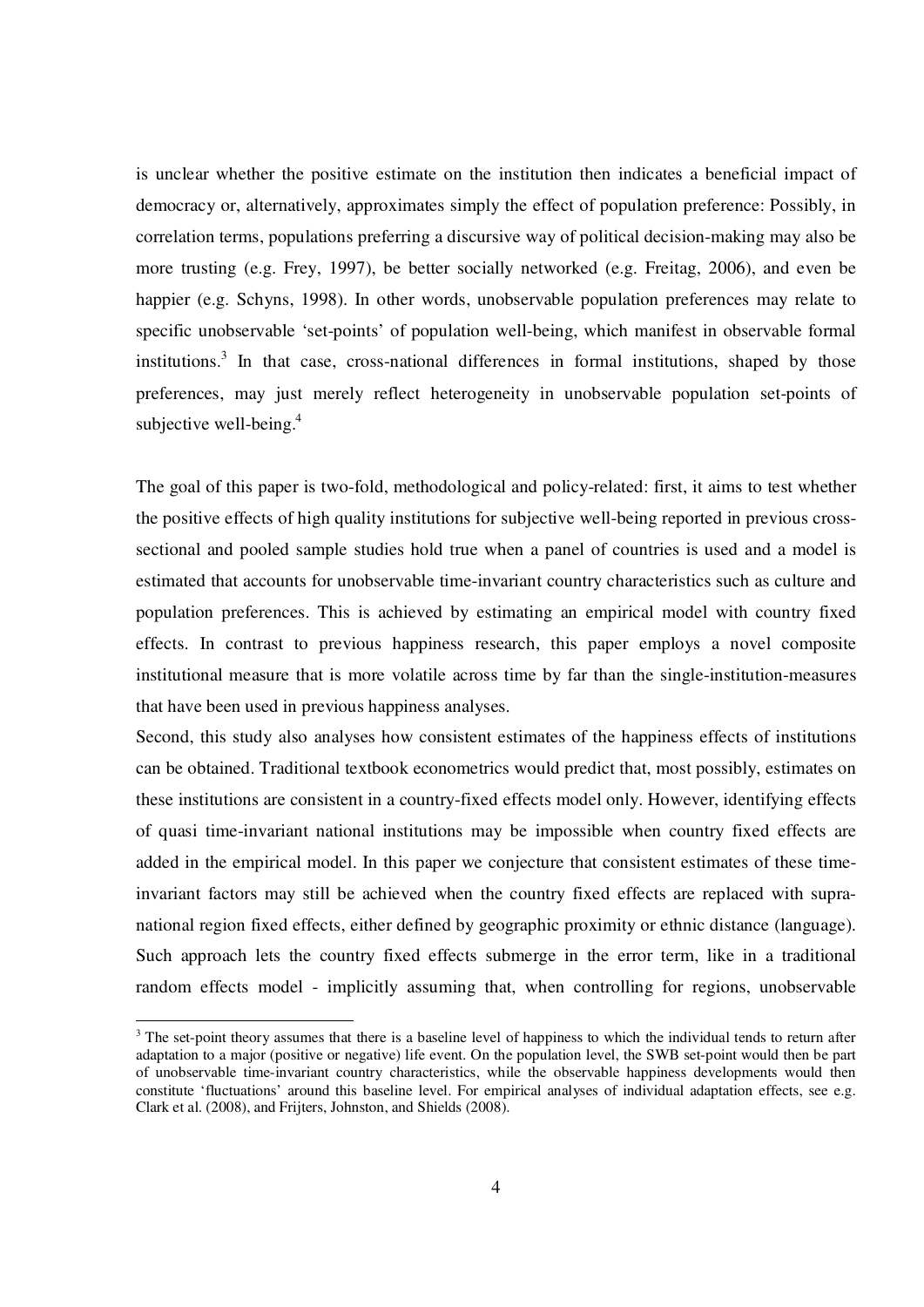country characteristics are not correlated (any more) with the institutional measure(s). Using a new measure of institutional quality that varies sufficiently over time so that identification is possible in a country fixed effects model, this novel empirical approach is assessed by testing the equality of coefficients from such region fixed effects model (with country random effects) against the estimates from the traditional country fixed effects model (that excludes regions).<sup>5</sup>

Section 2 of this paper introduces the data, while section 3 discusses the difference between a random effects and a fixed effects model. Section 4 presents the empirical results and tests, while section 5 derives methodological and policy conclusions.

## **2. Data**

-

This study starts by replicating the empirical models of the most recent happiness studies which use the largest sample of countries available and the broadest set of institutional quality measures (Bjørnskov, Dreher and Fischer, 2010, and Helliwell and Huang, 2008). To facilitate replication of these models and samples, comparable data and data sources are employed.

This study uses micro-data on personal attitudes and socio-demographic information of about 250,000 respondents in more than 80 countries from 1980 to 2005, provided by the World Values Survey (WVS). Subjective Well-Being (SWB) is measured as the share of population reporting the two highest categories (out of possible four) to the question: "Taking all things together, would you say you are 'very happy', 'rather happy', 'not very happy' or 'not at all happy'?".<sup>6</sup> In the

<sup>&</sup>lt;sup>4</sup> Even though not stressed in this paper, the inclusion of country fixed effects also mitigates a potential bias through endogeneity (e.g. richer and thus happier people may choose to introduce democracy).

<sup>&</sup>lt;sup>5</sup> The approach of this paper follows the historical development of empirical happiness research in Economics. We leave the evaluation of rarely encountered "hierarchical" models that have region-specific dichotomous variables and then, for each region, assume a region-specific random effects structure, to future research.

<sup>&</sup>lt;sup>6</sup> Both the 'life satisfaction' question and the 'happiness' questions of the WVS are valid measures of the underlying construct 'subjective well-being'. The slightly higher volatility of the happiness question over time makes it suitable for a panel fixed effects framework. While the simple question 'How happy are you now ?' would just reflect an instantaneous affect (emotion), the question 'Taken all together, how happy are you ?' relates to a time-horizon spanning from now into the past and requires the respondent to 'step back' and make a cognitive evaluation. In addition, through using country fixed effects possible conceptual differences and translation issues across countries become negligible. See Fischer (2009) for a discussion of the conceptual differences between these two SWB measures and their econometric treatment.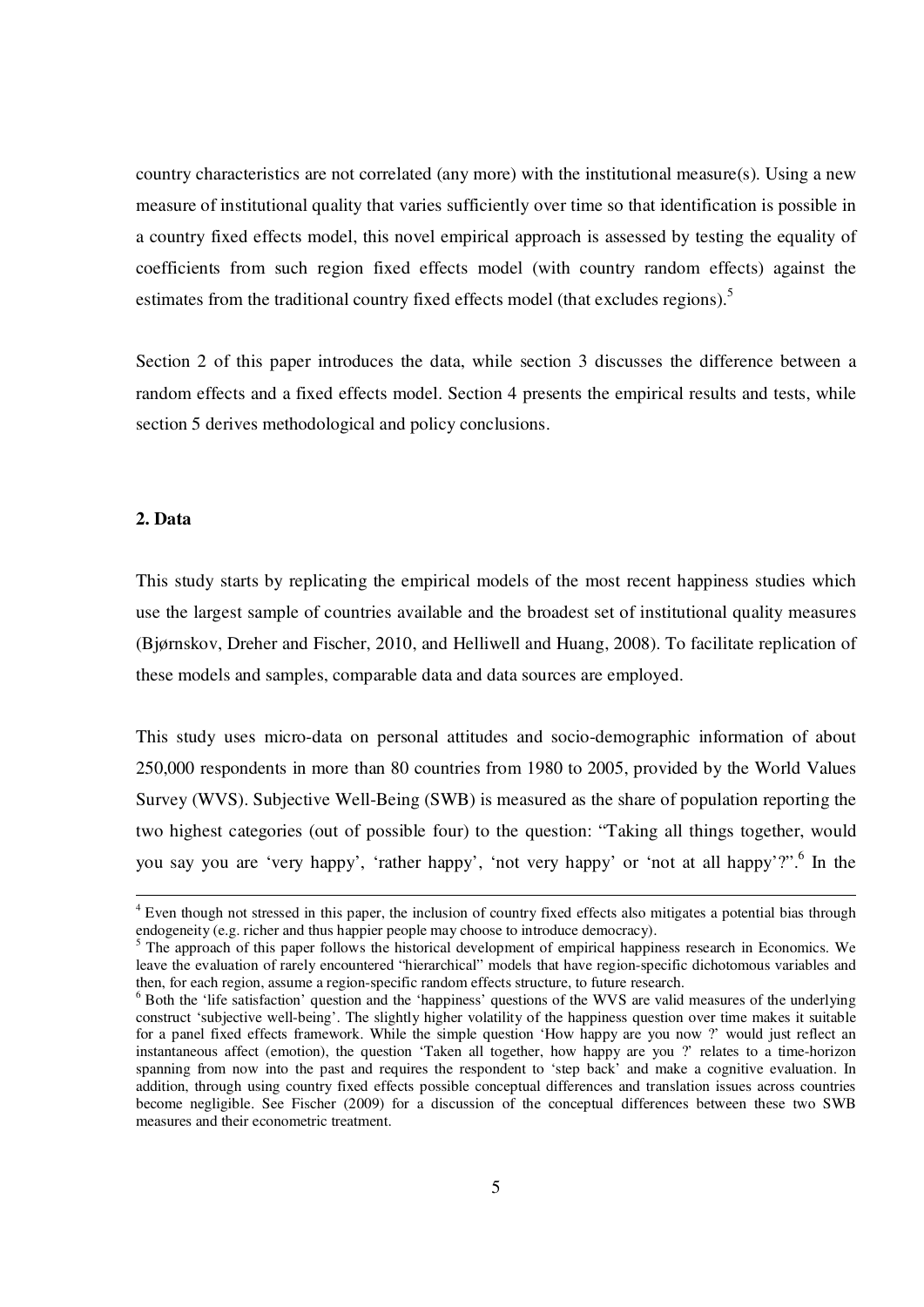regression sample, the mean is about 82%, with a standard deviation of 13 percentage points, a minimum of 38% and a maximum of 97%. Controlling variables for population characteristics like social trust (the population share that is trusting as opposed to distrusting), social capital (the average number of membership in clubs and activist groups in the population), and religiosity (the population share stating to believe in god as opposed to being atheist) are likewise obtained from the WVS.

This study employs two measures of quality of formal institutions, one relating to the political process, and the other relating to economic and judicial institutions, both obtained from Bjørnskov, Dreher and Fischer (2010). These are derived from eight different but correlated measures of institutional quality, including e.g. the Gastil index of civil liberties, the POLITY IV measure of democracy, the legal quality index from the Fraser Institute, and additional institutional measures developed by Helliwell (2006, based on Kaufman et al., 2009) and Henisz (2000). These two institutional factor scores were derived in a two-step procedure: first, each quality measure was regressed on GDP to account for the fact that richer countries tend to have better developed institutions. The residuals of these regressions were then used in a principal component analysis (PCA) that resulted in two orthogonal factors: 'institutions guarding the economy and jurisdiction' and 'institutions relating to political decision-making'. Please note that the interpretation of these two factors is directly derived from which of the eight institutional measures loads into which of the two components.<sup>7</sup> Each of these factors, being composed of several underlying institutional measures, exhibits a larger within-country variation than its single components do: the coefficients of variation (mean-standardized standard deviation) of the two factors are 8.6 and 30.9 (in absolute terms), while six of the eight components have a coefficients of variation between 3.0 and 8.4, and the remaining two lower than 10.9. This larger variation of the two institutional factors over time facilitates identification of institutional effects in the presence of country fixed effects.

Further controlling variables at the country level account for socio-economic development (divorce rate, unemployment rate, investment price level, trade openness, GDP per capita) and are obtained

 $<sup>7</sup>$  The factor 'institutions guarding the economy and jurisdiction' is mainly based on the measures 'honest and efficient</sup> government', 'democratic process', 'legal quality', and 'law and order'. On the other hand, the factor 'institutions relating to political decision-making' is mainly based on the institutional measures 'Gastil index', 'Polity IV index', and 'Political constraint III'. See also the factor loadings in Table A3 in Bjørnskov, Dreher and Fischer (2010).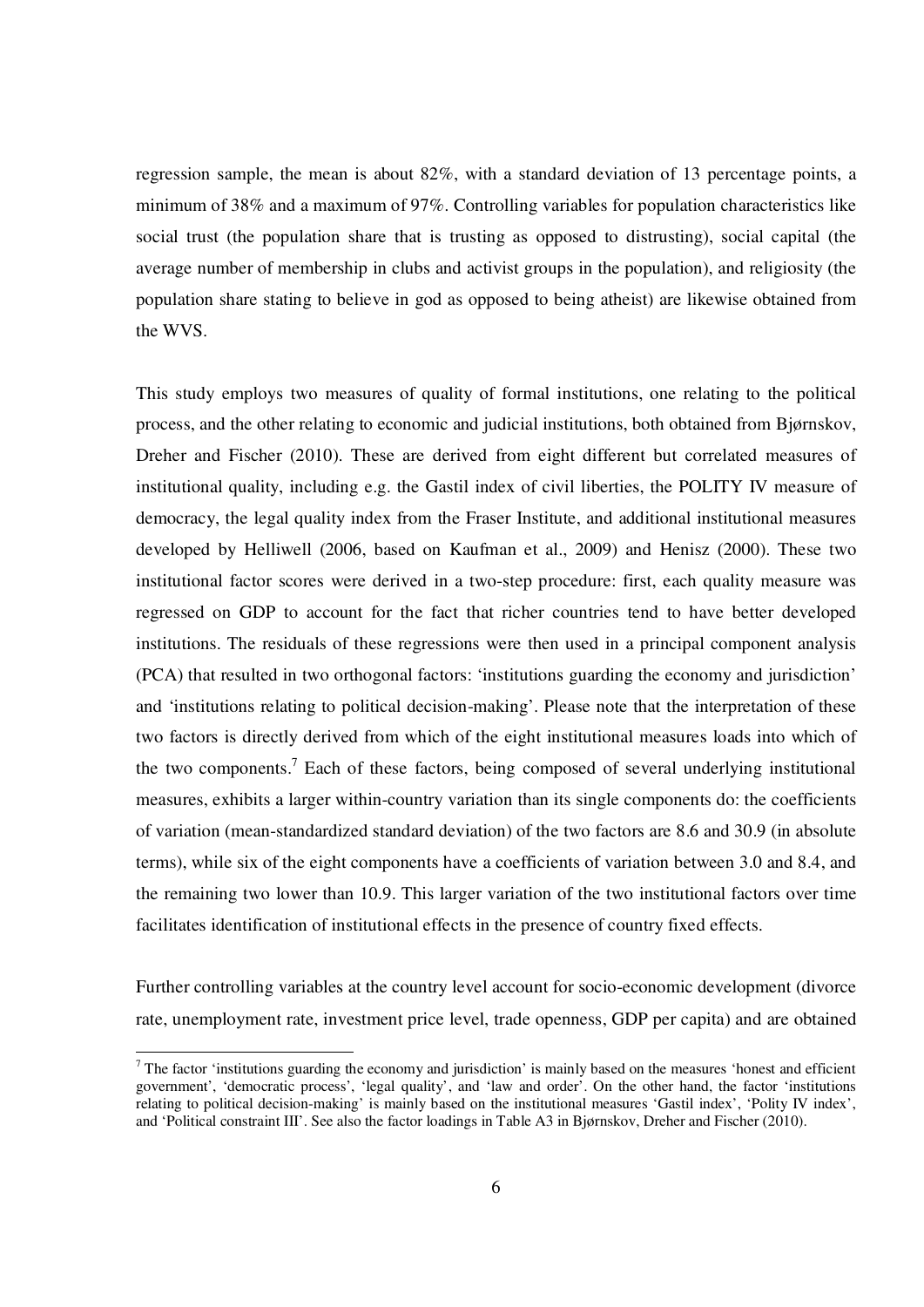from the World Bank and the Penn World Tables (Heston et al., 2006).<sup>8</sup> Supra-national region dummies include 'post-communist countries', 'Latin-American countries', and 'Asian countries'. Cultural regions are defined by language-group (e.g. 'Romance-language') or common history (e.g. 'Ottoman Empire'), and introduced in detail in section 4 (see also Table A3 of the Appendix).

Descriptive statistics of all these variables of interest and the controlling factors are described in Table A1 of the Appendix. These population attitudes and socio-economic country characteristics combined with the two institutional measures give rise to an unbalanced panel of 143 countrywave observations, covering 61 countries from the five WVS waves 1980 to 2005.

#### **3. Methodology and Model**

This section contrasts the fixed effects and the random effects models by deriving each from the more general two-way error components model, highlighting their conceptual differences.

The general two-way error components model is obtained from an econometric textbook baseline model (where 'i' denotes the observational unit and 't' denotes the time point)

$$
y_{it} = x'_{it} \beta + u_{it},
$$

making the *additional* assumption that the disturbance term u<sub>it</sub> can be broken up into an individualspecific effect  $\alpha_i$ , a time-specific effect  $\lambda_t$ , and an idiosyncratic error term  $\varepsilon_{it}$ :

$$
u_{it} = \alpha_i + \lambda_t + \varepsilon_{it}.
$$

-

Both  $\alpha_i$  and  $\lambda_i$  are 'fixed': they vary only across one of the two dimensions in the panel (either across observational units or across time), but are invariant in the alternative dimension. In contrast, both  $\varepsilon_{it}$  and  $x_{it}$  vary across both time and units.

<sup>&</sup>lt;sup>8</sup> The relative investment price level (compared to the US level) reflects prosperity or growth prospects, as higher (expected) returns on investment should increase investment price. For a more thorough discussion, see Bjørnskov,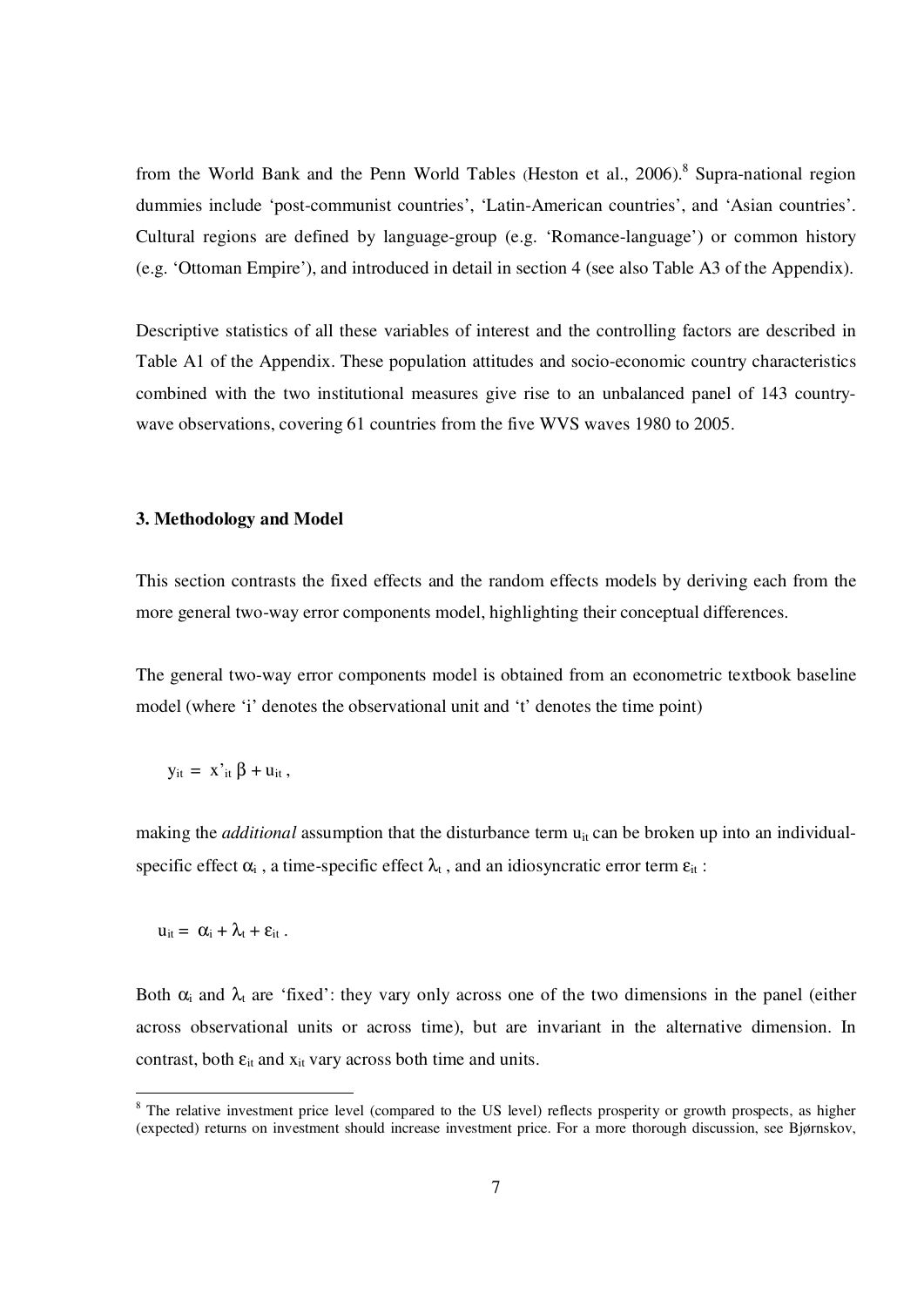#### *3.1. The fixed effects model*

In the fixed effects (FE) model we assume that the vectors of individual-specific and time-specific effects  $(\alpha_i, \lambda_i)$  are potentially correlated with the explanatory variables contained in  $x_{it}$ . To avoid biasing the estimates of  $\beta$ , the 'fixed' effects  $(\alpha_i, \lambda_i)$  are treated as unknown parameters to be explicitly estimated.

Applying this general two-way fixed effects model to our research question on how formal institutions impact subjective well-being, we obtain the following empirical specification:

$$
SWB_{it} = I_{it} \eta + z'_{it} \beta + \alpha_i + \lambda_t + \epsilon_{it} .
$$

Subjective well-being in country i at time t  $(SWB_{it})$  is a function of country i's institutional quality at time t (I<sub>it</sub>), a set of controlling variables ( $z_{it}$ ), a time fixed effect ( $\lambda_t$ ), a country fixed effect ( $\alpha_i$ ), and an error term  $\varepsilon_{it}$ . This model directly takes account of unobserved time-invariant country heterogeneity such as culture and history by estimating a vector of country fixed effects  $(\alpha_i)$ . In addition, also time fixed effects (wave effects,  $\lambda_i$ ) are estimated that account for characteristics common to all countries observed during the same year of interview (e.g. global economic crisis, international political tensions).<sup>9</sup>

As the dependent variable is of a cardinal nature reflecting population shares of happy persons (theoretically on a continuous range from  $0\%$  to  $100\%$ ), the FE-model could be estimated like any classical regression model (namely using OLS) if the number of units (N countries) is not too large.  $\alpha_i$  is then empirically modeled by estimating unit-specific dummy variables (so-called LSDV model – least squares dummy variable model) which gives rise to country-specific intercepts. However, LSDV could lead to a loss in degree of freedom too large.

Further transformation of the FE-model allows us to apply OLS without this drawback: the (classical) mean-deviation form of the FE-model is obtained through substracting the group mean (average calculated over the T observations for identical country i ) for each model component,

Dreher, and Fischer (2008a).

<sup>9</sup> Please note that introducing time fixed effects constitutes a more flexible specification than assuming a time trend, which imposes a functional-form restriction on time effects.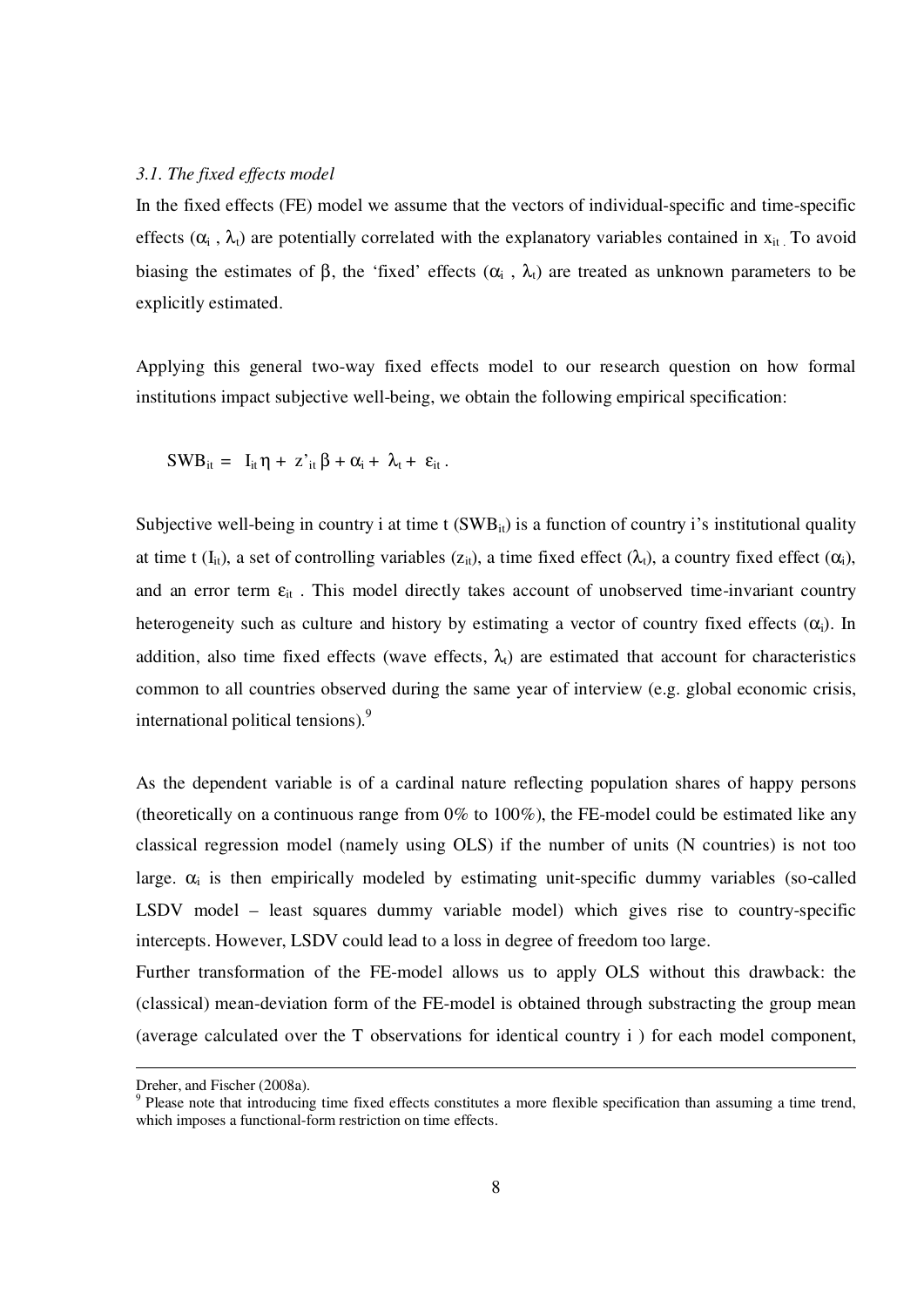which results in an elimination of the country fixed effects  $(\alpha_i)$ .<sup>10</sup> Thus, de-meaned outcomes  $(SWB_{it} - SWB_{i.})$  are regressed on the de-meaned variable of interest and covariates,  $(I_{it} - I_{i.})$  and  $(z_{it} - z_{i.})$  (plus the de-meaned time effects); applying ordinary least squares, the resulting estimator is also called 'within-estimator', indicating that only the time variation within countries is exploited.

In finite samples, the within-estimator for the coefficients β and η is BLUE (best linear unbiased estimator) as long as (1) the error term satisfies the standard assumptions (no heteroskedasticity, no serial or spatial correlation) and (2) the empirical model is true, meaning that no 'important' timevarying variables have been omitted.<sup>11</sup> The within-estimator for the coefficients  $\beta$  and  $\eta$  is consistent as T (number of time periods) or N (number of countries), c.p., approach infinity.<sup>12</sup>

Wooldridge proposed a test for the presence of first-order serial correlation of the idiosyncratic error terms in the panel data. In particular, under the null of no serial correlation, the residuals from the regression of the first-differenced variables should have an autocorrelation of -.5. The Wooldridge procedure performs a Wald test on the hypothesis that the estimated coefficient in a regression of the lagged residuals on the current residuals is -.5. The test did not reject the null hypothesis of no first-order autocorrelation of the error terms in our WVS panel data ( $F(1, 13) =$ 1.22, p-value = 0.29). Autocorrelation would make the estimated standard errors inconsistent and, consequently, the estimates on  $\eta$  and  $\beta$  inefficient (but not inconsistent), but also make many panel test statistics inapplicable.<sup>13</sup> The assumption of weak exogeneity of  $I_{it}$  and  $Z_{it}$  is tested by means of a Wu-Hausman F-test: first, IV regressions (in which I<sub>it</sub> and z<sub>it</sub> are instrumented with their lagged values) and OLS regressions with country fixed effects are run. Then, assuming that the OLS estimates are consistent, the Wu-Hausman tests the equality of the IV and the OLS estimates. A rejection would indicate that IV estimations are meaningful and to be preferred over OLS estimates, and that I<sub>it</sub> and z<sub>it</sub> are not weakly exogenous (see also Baum, Schaffer, and Stillman,

<sup>&</sup>lt;sup>10</sup> The mean of  $\varepsilon_{it}$  is 0 by assumption.

<sup>&</sup>lt;sup>11</sup> Serial correlation implies that observations of the same country over time are correlated, while spatial correlation occurs when observations of neighboring countries made at the same time point are correlated. The presence of spatial correlation is a rather new issue in applied econometrics. It takes account of, e.g., neighboring countries having a parallel development and mutual spill-overs, declining in geographic distance.

 $12$  OLS/LSDV estimation does not yield consistent estimators of the country fixed effects in the untransformed model. <sup>13</sup> See Drukker (2003) and Wooldridge (2002) for further details. Regarding heteroskedasticity, significance levels of the estimated β are basically identical when the sandwich estimator of variance is used. Results are available on request.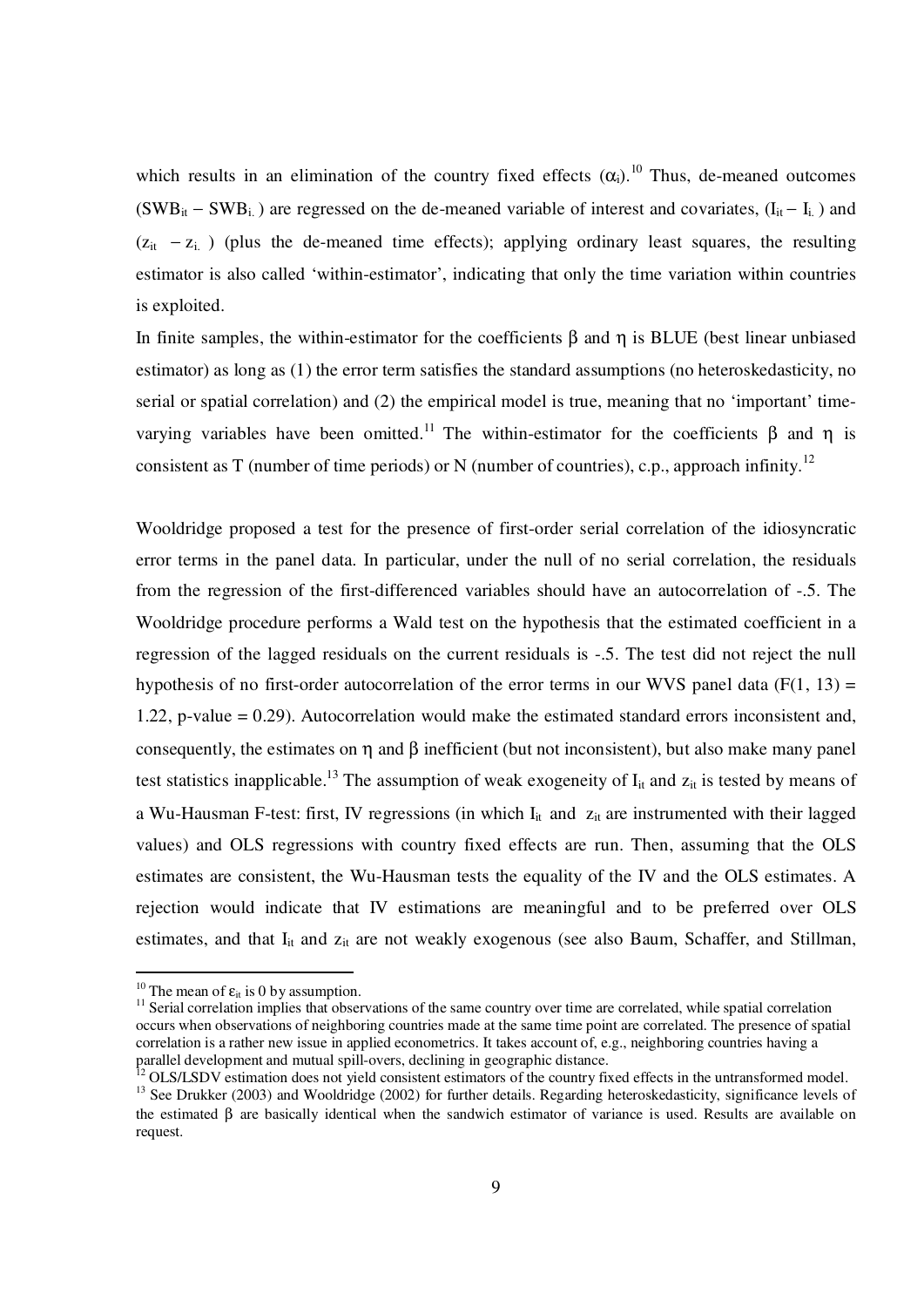2003). The Wu-Hausman F-test does not reject the null hypothesis, consistent with the view that  $I_{it}$ and  $z_{it}$  are weakly exogenous (F(10,9) = 1.25, p-value = 0.37).<sup>14</sup>

#### *3.2. The random effects model*

For reasons of comparison, this study also presents random effects estimates. The random effects (RE) panel model comes closest to what has been presented in previous cross-sectional and pooled sample happiness research (e.g. Helliwell and Huang, 2008). We start again from the general twoway error components model introduced above,

$$
y_{it} = x'_{it} \beta + u_{it}
$$
 with  $u_{it} = \alpha_i + \lambda_t + \varepsilon_{it}$ .

The RE model assumes that time-invariant country characteristics  $\alpha_i$  are neither correlated with the regressors  $x_{it}$  nor with the idiosyncratic error  $\varepsilon_{it}$  ( $\varepsilon_{it} \sim IID(0, \sigma^2_{\varepsilon})$ ). Country effects are assumed to be IID distributed with a mean of 0 ( $\alpha_i \sim \text{IID}(0, \sigma^2_{\alpha})$ ): In that case, they are *randomly* distributed and, thus, do not need to be explicitly estimated – they remain part of the (new) error term  $\xi_{it}$ .<sup>15</sup> Estimates are obtained through generalized least squares (GLS) estimation, which is mathematically equivalent to calculating a matrix-weighted average of the between and within estimates.<sup>16</sup> Applying these insights to the question of how formal institutions impact subjective well-being across countries, the resulting empirical model looks as follows:

SWB<sub>it</sub> =  $I_{it} \gamma + z'_{it} \delta + \lambda_t + \xi_{it}$ .

-

This model does not assume that time effects  $(\lambda_t)$  are random – they remain treated as unknown parameters that are explicitly estimated, following the traditional happiness models that employ

<sup>&</sup>lt;sup>14</sup> However, the Kleibergen-Paap rank Wald statistic suggests that these instruments are only weak and the IV estimator might be biased.

<sup>&</sup>lt;sup>15</sup> The composite error term is no longer idiosyncratic because of the equicorrelation structure implied by the presence of the random effect. This specification also implies a homoskedastic variance of the composite error term and serial within-country correlation over time.

<sup>&</sup>lt;sup>16</sup> Each estimate is weighted with the inverse of its variance. In contrast, an OLS estimator gives equal weights to both estimates. Actually used is the feasible GLS estimator that as first step estimates the unknown covariance matrix of the error term, which is then used to transform the variables of the original model. The resulting regression model is then estimated using OLS.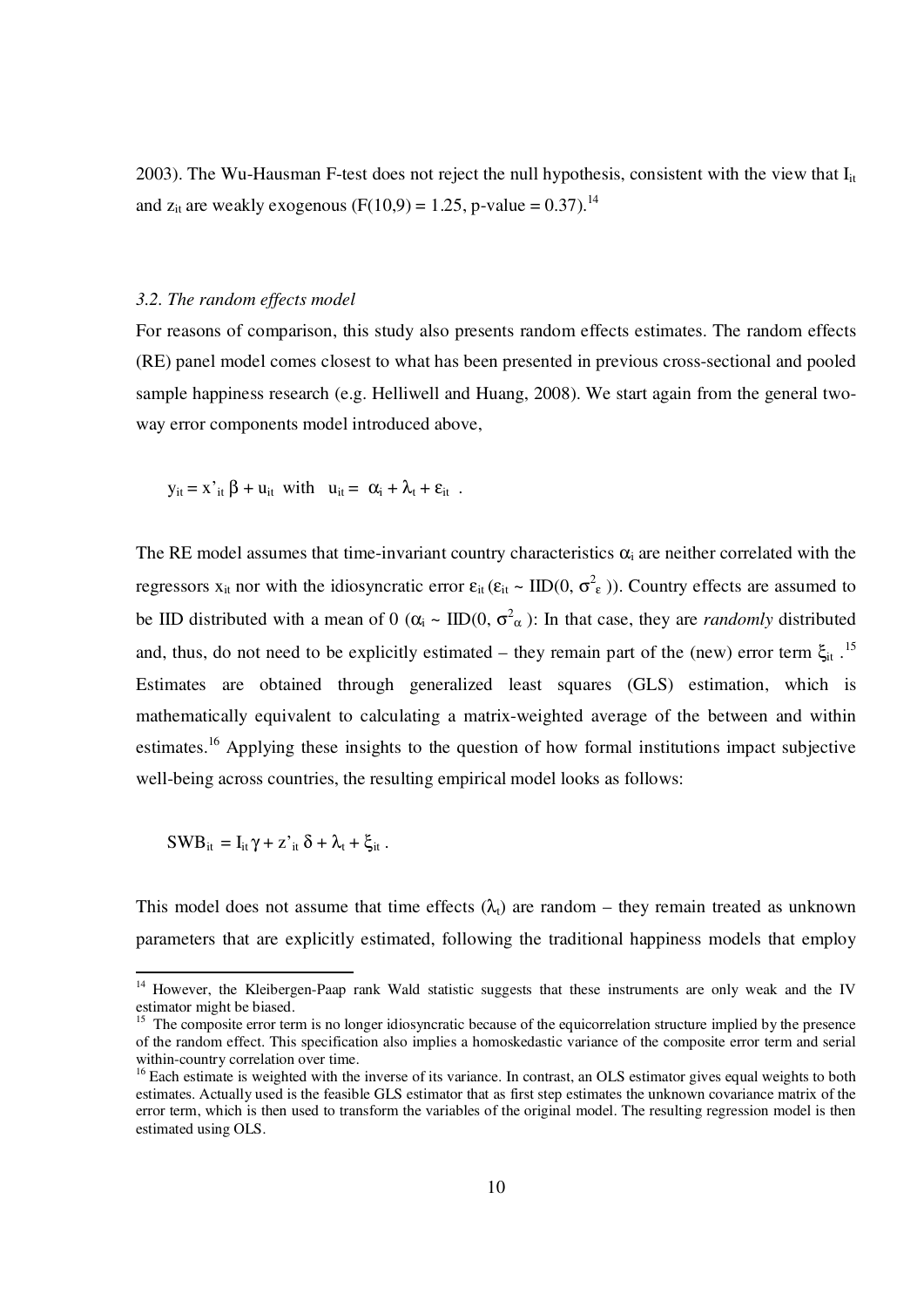pooled cross-sections (e.g. Blanchflower, 2008). Assuming that time-invariant country characteristics are not correlated with the regressors implies that a violation of this assumption would yield inconsistent estimates. Inclusion of individual-specific and time-specific fixed effects in the FE model yields consistent, but inefficient estimates – particularly if panels are small and the degree of freedom is strongly reduced. In contrast, in such small panels feasible RE estimates may be more efficient, but, as described above, require the strong assumption of mean independence of the random effects  $\alpha_i$  from the regressors  $I_{it}$  and  $z_{it}$ .

Bjørnskov, Dreher and Fischer (2008a, 2010) where the first to include supra-national region dummies in their cross-sectional and pooled sample happiness regressions. In order to evaluate their empirical approach, this study presents the results of an empirical model which takes account of unobserved region heterogeneity through estimating region fixed effects, while assuming the country-specific effects to be random. Indeed, in a model in which supranational region dummies sufficiently pick up the unobservable cross-country variation (that lets national institutions appear correlated with unobserved country characteristics), the residual 'region-abstracted' country effects can then be assumed *not* to be correlated with these institutions. Thus, in such region fixed effects model the country-specific effects may then enter the (new) error term  $\kappa_{it}$ . From the viewpoint of countries, such model would then constitute a country-random effects model with region-fixed effects. In the empirical analysis, this model will be referred to as 'RE model with region effects'.

The empirical 'RE model with regions' looks then as follows, where  $REG_i$  denotes a vector of supra-national region dummies:

 $SWB_{it} = I_{it} \psi + z_{it}^{\prime} \eta + \lambda_t + REG_i + \kappa_{it}$ .

Again, the Wooldridge test of first-order autocorrelation did not reject the null hypothesis of no autocorrelation of the error terms in the WVS panel data on which the RE models employ (F(1, 13)  $= 1.223$ , p-value  $= 0.29$ .) The test statistics is identical with that for the FE-model – it is not affected by the inclusion of region or country fixed effects. The reason is that the Wooldridge test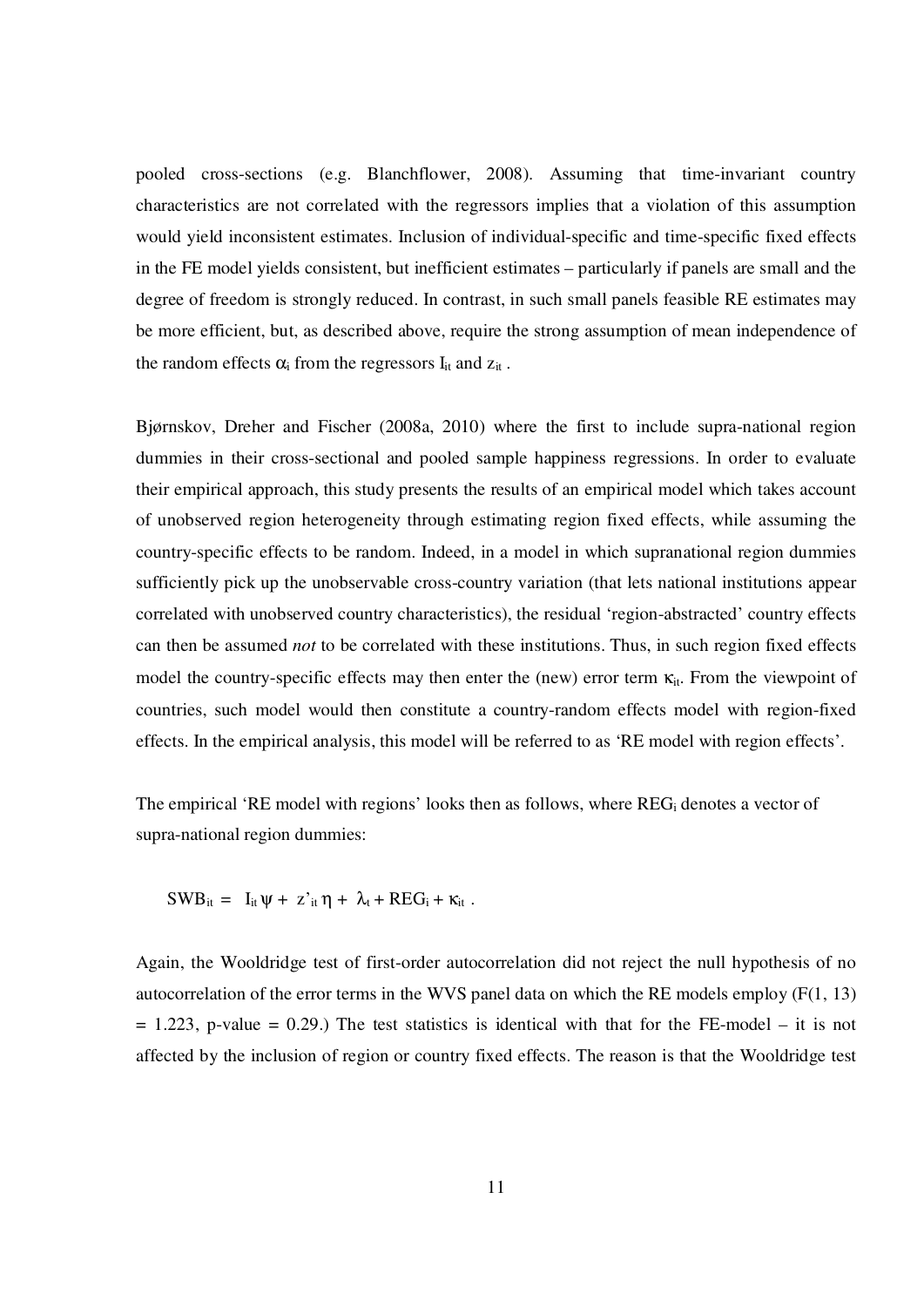builds on first differences of all variables.<sup>17</sup> Testing weak exogeneity in the way described in section 3.1., for both RE model versions, with and without region fixed effects, the Wu-Hausman F-test does not reject the null hypothesis - suggesting that weak exogeneity of  $I_{it}$  and  $Z_{it}$  is given  $(F(10,39) = 0.52, p-value = 0.87;$  when region effects are added:  $F(10,36) = 0.34$ , p-value =  $0.96$ ).<sup>18</sup>

# **4. Results**

-

This section is organized as follows: In a first step, we contrast the fixed effects estimates against the random effects estimates, making the same variable choice as in Bjørnskov, Dreher and Fischer (2010) - yielding a country-random effects model that includes supra-national region fixed effects (Table 1). In addition, also pooled OLS estimates (neglecting the country-specific effects  $\alpha_i$ ) are presented. We finally test how coefficient estimates are affected when region dummies are excluded again from the RE model.

Table 1 presents the two-way fixed effects (FE) and the random effects (RE) results of how formal institutions influence population SWB in an unbalanced world panel 1980-2005. Columns 1 to 3 present the estimates for the baseline model, while columns 4 to 6 employ a more parsimonious model specification: to increase the degree of freedom, we exclude those controlling variables that are insignificant with a z-value roughly below unity. Columns 2 and 5 present the RE model with region fixed effects, while only column 6 excludes them. Column 3 presents the pooled OLS estimates for the baseline specification of column 2. The adjusted R2 gives information on the overall explanatory power of the estimated models. The difference between the adjusted R2 in models 4 and 6 suggests that about 20% of the variance are explained by country fixed effects.

 $17$  See Drukker (2003) and Wooldridge (2002) for further details. Regarding heteroskedasticity, significance levels are basically identical when the sandwich estimator of variance is used. Results are available on request.

<sup>&</sup>lt;sup>18</sup> Employed instruments are, as before, the lagged values of the endogenous regressors  $X_{it}$  and  $I_{it}$ . However, the Kleibergen-Paap rank Wald statistic suggests that these instruments are only weak and the IV estimator might be biased.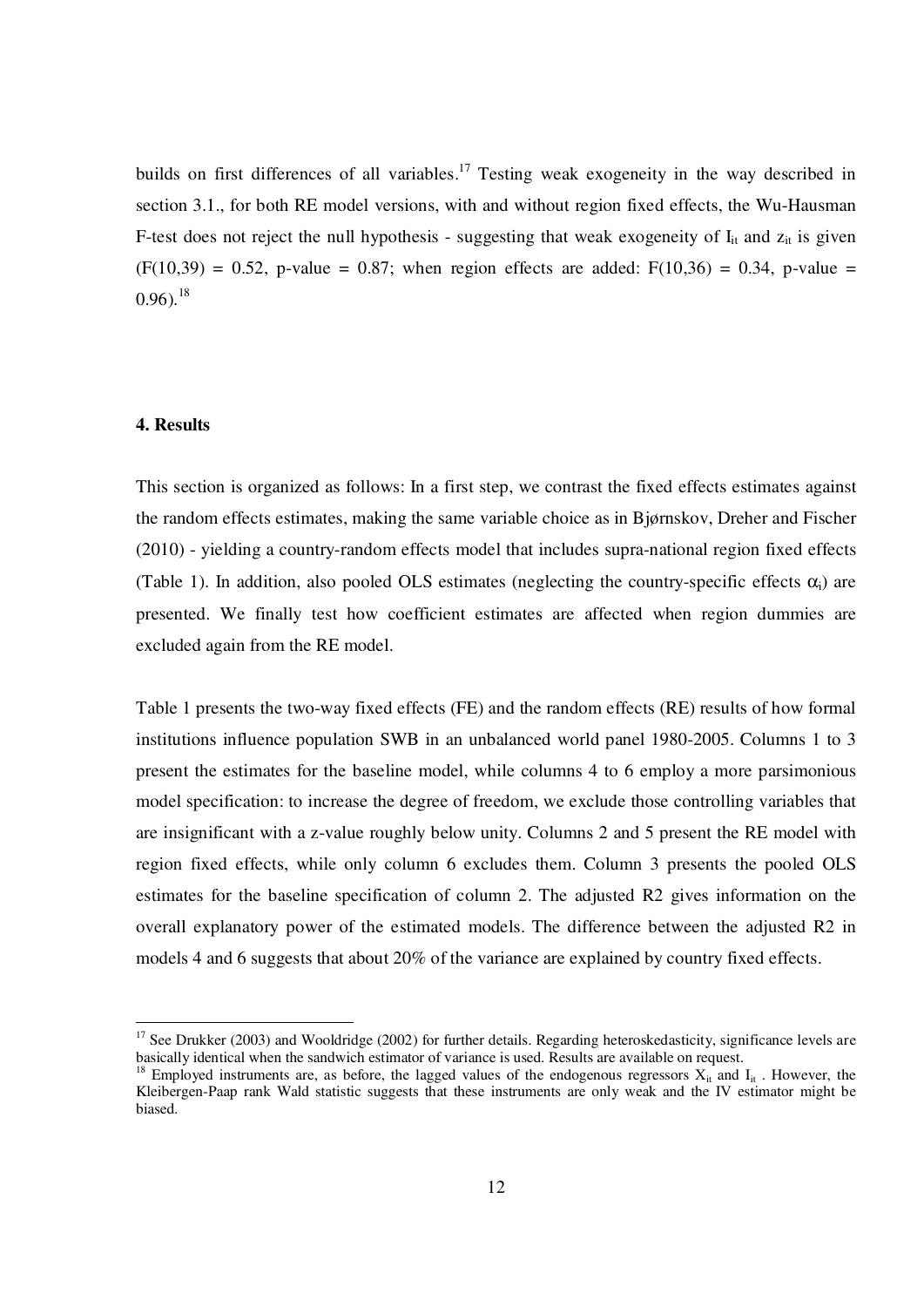Briefly turning to the controlling variables, in both FE and RE-with-region models (columns 1 and 2) more religious ('believing in god') and richer populations ('GDP') appear happier, as expected. In either model insignificant effects are observable for social capital, divorce, unemployment, trade openness, and the investment price level, our measure of economic prospect. In the RE model with regions (column 2), living in a post-communist country appears detrimental to SWB, an often reported finding. In this specific sample, persons in Latin-American countries are as happy as those in the comparison group, the Western countries, while Asian people appear in tendency happier. Only in the RE model is social trust positively associated with SWB and significant, but is insignificant in the FE model. This difference between column 1, including country dummies, and column 2, including region dummies, shows two things: first, it suggests that social trust effects are captured by the country fixed effects and, thus, are approximately time-invariant, a result conjectured by most of the trust literature (e.g. Uslaner,  $2008$ ).<sup>19</sup> Second, it also shows that social trust rather varies across countries than across regions, when employing our specific definition of supranational geographic region.

### *4.1. Do formal institutions matter to happiness ?*

-

The focus of this first analysis is on the effects of the two quality-of-institutions measures on subjective well-being. An assessment of the robustness of their impact is done by comparing the estimates obtained from pooled OLS regressions, RE models and FE models (columns 1 to 3 of Table 1). Both institutional measures are included jointly in all models. Please note again that the RE models in columns 2 and 5 include region dummies. This country-RE models with region fixed effects come closest to the cross-sectional regression models estimated in past happiness research, as the comparison with the corresponding pooled OLS model (column 3) suggests.

The pooled OLS estimates in column 3 indicate that good economic-judicial institutions as well as the quality of the democratic process do matter to SWB (at the 1 and 10 percent levels of significance, respectively), perfectly mirroring the findings by Bjørnskov, Dreher and Fischer (2010) and Helliwell and Huang  $(2008)$ .<sup>20</sup> We also find support for the finding that the economic-

<sup>&</sup>lt;sup>19</sup> A comparison of models 5 and 6 yields that when regions are excluded from the RE model, the statistical significance of social trust is increased further.

 $20$ <sup>The estimate on 'democratic rule' is significant slightly below the 10 percent level when heteroskedasticity-robust</sup> standard errors are calculated.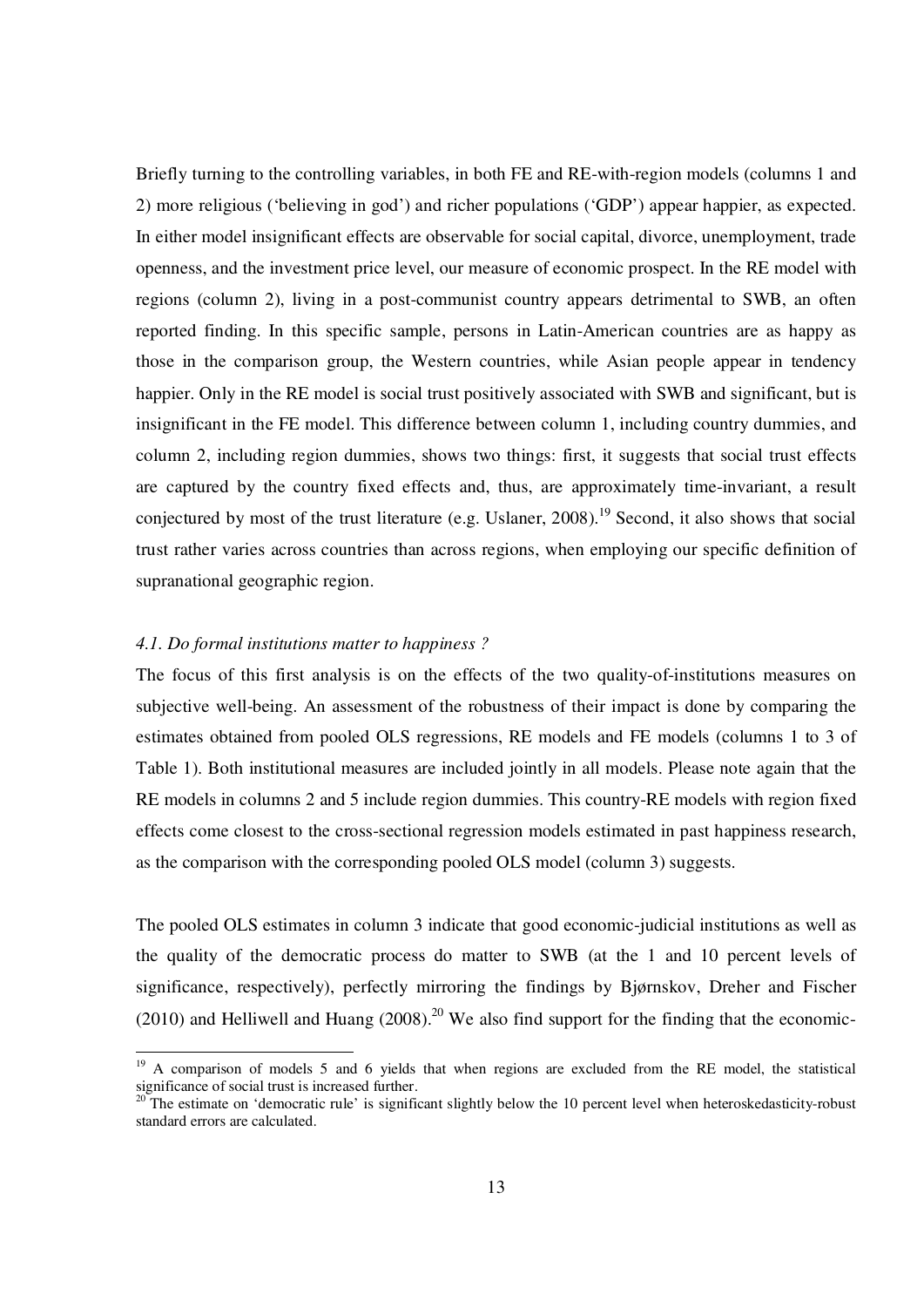judicial dimension of government quality dominates that of the political dimension (both in terms of coefficient size and statistical significance) (see also Ott,  $2010$ ).<sup>21</sup>

In the RE model with region effects (column 2), economic-judicial institutions are equally significantly associated with SWB. Furthermore, the coefficient on quality of the democratic process just misses the ten percent significance level.<sup>22</sup> The more parsimonious RE model specification that excludes the insignificant covariates (column 5) corroborates that *both*  institutional dimensions are conducive to  $SWB<sup>23</sup>$  Comparing the pooled OLS model estimates to those of the corresponding RE model (columns 2 vs. 3), we observe a well-known loss in efficiency in the RE model. According to the RE model estimates does the economic-judicial dimension play a more important role than the political dimension (both in terms of magnitude and statistical significance). Overall, these RE estimates (in column 5) of government institutions mirror well the positive effects obtained in previous cross-sectional or pooled sample happiness research (e.g. Frey and Stutzer, 2000).

The focus of this first analysis is the question whether institutions are still decisive for happiness once unobservable, time-invariant country characteristics are accounted for. In contrast to the RE model (with regions), the FE model specification takes account of unobserved and correlated timeinvariant country heterogeneity by explicitly estimating country fixed effects. The answer to this question is given in columns 1 and 4, which report the FE estimates for the baseline model (column 1) and the parsimonious model (column 4). The results in both FE models clearly show that the quality of economic-judicial institutions matters to population happiness (significance at 10 percent level). In contrast, the FE estimate on the quality of the democratic process is rendered insignificant. However, the similarity of the institutional coefficients across the FE and the RE models (0.008 vs. 0.011) suggests that the statistical insignificance in the FE model is caused by collinearity of this quality measure with the included country fixed effects and the resulting loss in efficiency. On the other hand, the rather weak performance of the measure of democratic process in *both* RE and FE models is consistent with the observation that the pooling of poor and rich

<sup>&</sup>lt;sup>21</sup> The beta coefficient is 0.18 for the eco-judicial dimension, but only 0.08 for the political dimension.

<sup>&</sup>lt;sup>22</sup> In column 2, the region effects are jointly significant at the 1 percent level (chi2(3) = 21.21, p-value = 0.0001). In column 5, they are jointly significant at the 1 percent level  $\left(\text{chi2}(3) = 22.25, \text{ p-value} = 0.0001\right)$ .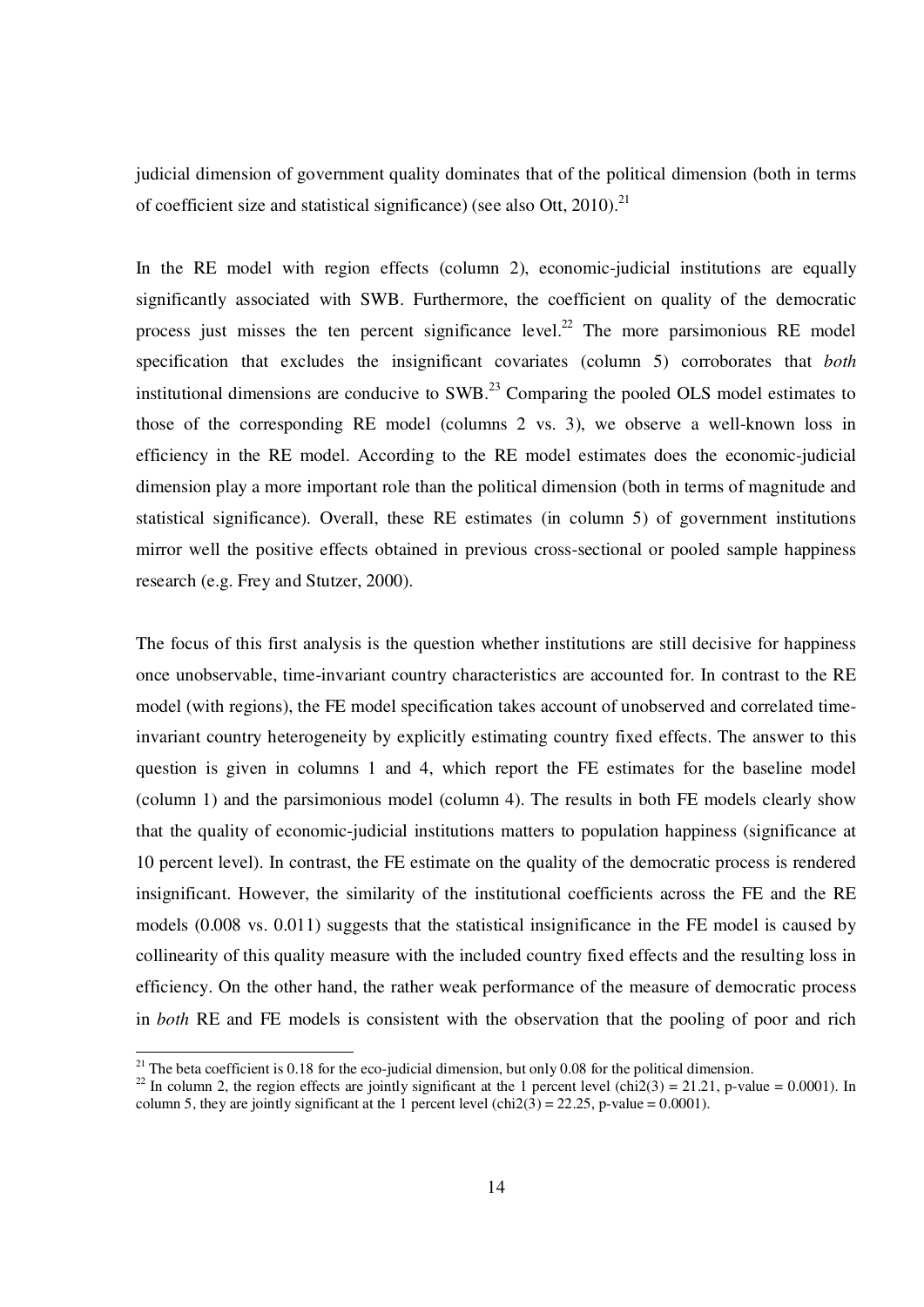countries in world samples causes a general statistical weakness of 'democracy' (see also Bjørnskov, Dreher and Fischer, 2010, who find that 'democratic process' matters to SWB only in middle- and high-income countries).

#### *Summary 1*

-

Overall, the FE model regressions support the RE (with regions) and pooled OLS model estimates: high quality government institutions are conducive to people's happiness. This finding is also supported by Hausman tests that contrast the consistent FE model estimates against the more efficient, but potentially biased RE model estimates (columns 1 and 2, columns 4 and 5); in both comparisons, the RE model with region effects is not rejected against the corresponding FE model.<sup>24</sup> We also find support in the FE model that institutions governing the economy and the jurisdiction are more important compared to institutions governing the political process, the identification of which appears difficult in the presence of country fixed effects, and when rich and poor countries are pooled together. Thus, the first important result of this analysis is that the quality of formal institutions remains conducive to subjective well-being - even when we control for unobservable time-invariant country characteristics such as culture and population preferences.

### *4.2. Assessing models: contrasting using country fixed effects against using region dummies*

The second analysis in this paper sheds light on the question whether the inclusion of supranational region dummies in country-RE models is a sufficient substitute for the inclusion of country fixed effects giving rise to a country-FE model – a question particularly important for identification of effects exerted by rather time-invariant national institutions. Certainly, the geographically narrower regions are defined, the closer they come to account for unobservable country characteristics. In most empirical cross-national happiness studies, geographical regions cover a large number of rather heterogeneous countries. For example, 'Western countries' include dissimilar states such as Greece and the U.K. – two countries with different languages and completely different histories (colonization by Ottoman Empire versus a British Empire colonizing other countries). The other group, 'post-communist countries', includes countries that are now

 $2<sup>23</sup>$  The similarity of the institutional coefficients in columns 2 and 4 suggests that institutional effects are not correlated with the excluded (insignificant) controlling variables.

<sup>&</sup>lt;sup>24</sup> These tests are discussed in more detail in the following section (full model: chi2(14) = 9.16, p-value = 0.8208, parsimonious model:  $chi2(10) = 8.78$ , p-value = 0.5529).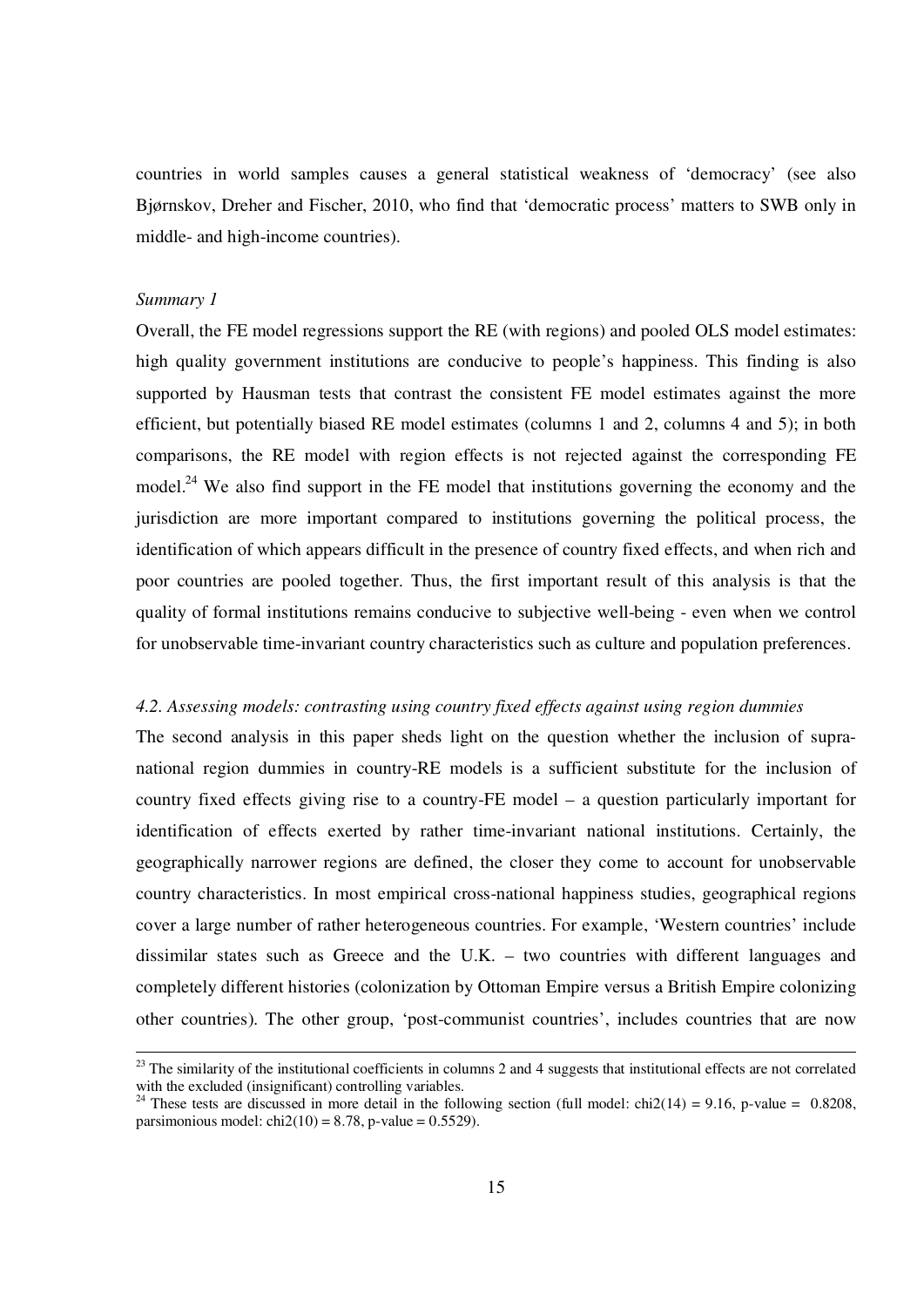members of the European Union, as well as those still struggling with establishing stable institutions and a market economy. The focus of this section is on the question whether the inclusion of supra-national region dummies is sufficient for obtaining consistent institutional estimates, particularly when the option of estimating country fixed effects is not available to the researcher. To make such an assessment, Hausman tests are conducted on the difference in estimates between the FE model and the two types of RE models, one excluding and one including region dummies (column 4 versus columns 5 or 6).

As first step, we compare the traditional RE model with the FE model to gauge whether the RE model would yield consistent estimates of institutional effects. Comparing the traditional country-RE model (without region effects) with the country-FE model (columns 4 vs. 6), the Hausman test rejects the null hypothesis of non-systematic differences between estimated coefficients at the 5 percent level (chi2(10) = 20.73, p-value = 0.02). This finding mirrors most econometric textbook recommendations that the FE model is to be preferred over the traditional RE model (without regions). Clearly, not controlling for unobservable country heterogeneity appears to bias coefficient estimates and significance levels. The dissimilarity of the estimates between these two models supports the interpretation that institutions and controlling variables are correlated with unobservable country characteristics such as population preferences and culture.<sup>25</sup>

Does the inclusion of supranational region dummies prevent the bias in the traditional RE model from becoming systematic or too strong? The Hausman test on the RE model with region dummies and the FE model provides the answer (column 4 vs. 5): it confirms the hypothesis that the coefficients of the RE model with region dummies are not different in a systematic way from those of the FE model (chi2(10) = 8.78, p-value = 0.55). Thus, the Hausman test *does not* favor the FE model over the RE model with region dummies – rather, both appear equivalent. While the Hausman test rejects the null hypothesis for the traditional RE model, it does not so when supraregional region fixed effects are added to this country-RE model.<sup>26</sup> In other words, including these

 $25$  This bias in the RE model is almost zero for institutions relating to the political process (0.008 vs. 0.009). Please note that this finding of no-correlation with unobserved country characteristics depends on the model specification and does not hold in general (see Table A2).

 $26$  Comparison of the RE model with region dummies with the RE model without region dummies (column 5 vs. column 6) reveals that the omission of region dummies deflates standard errors and increases coefficient sizes of the controlling variables. This indicates that geographical regions are sufficiently similar to share common socio-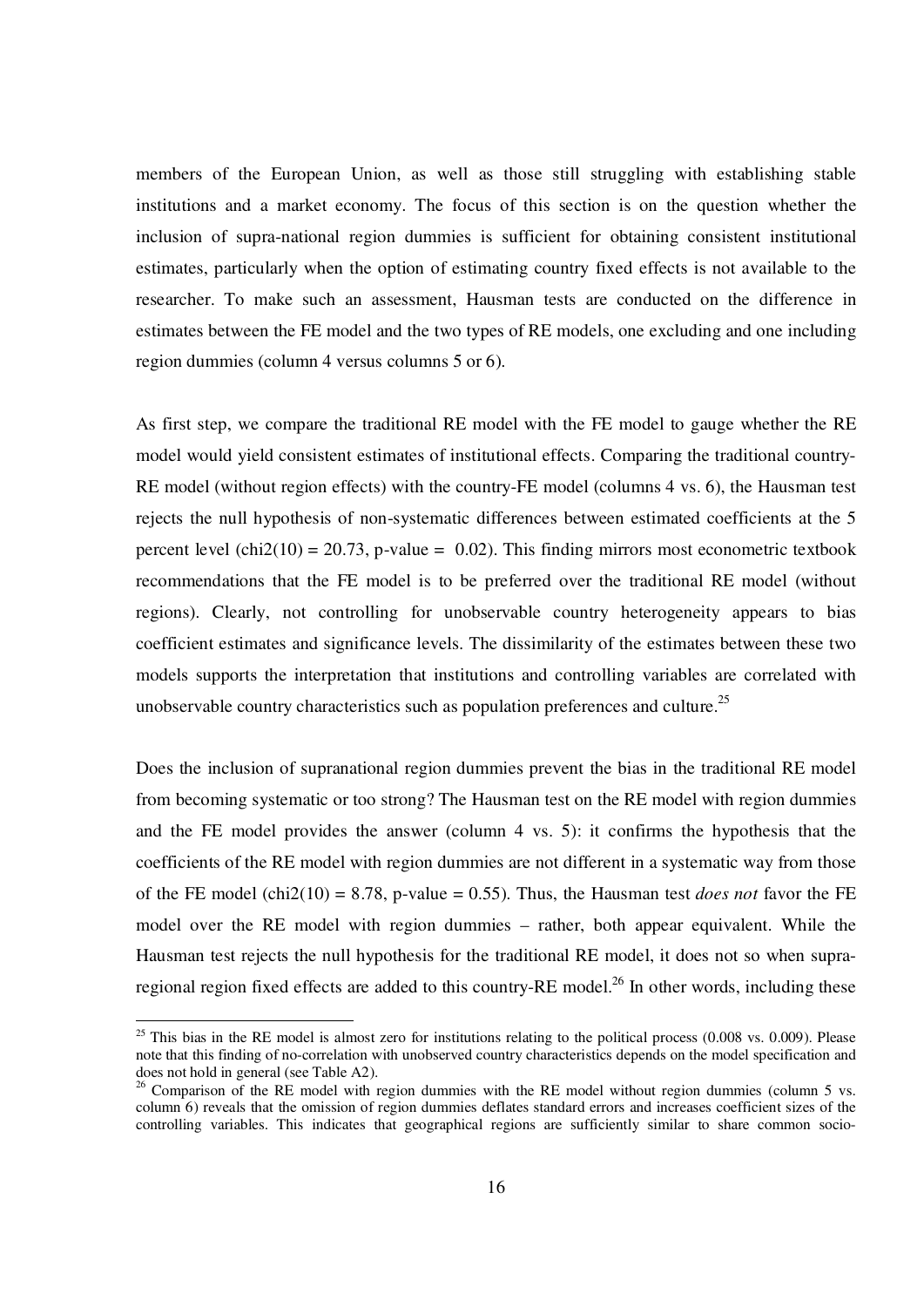region dummies is necessary for the non-rejection of the null-hypothesis of the Hausman test, namely that the RE model estimates are not severely and systematically biased through the omission of country fixed effects.

#### *Extension: parsimonious specifications*

-

Finally, given that unobservable country characteristics are correlated with observable country institutions, the omission of country effects may become the more severe the more parsimonious the model is specified. This could easily occur when data availability is limited, for example when information on social trust and religiosity was not available for all countries and years. Let us assume that as controlling variables only economic factors such as unemployment rate and GDP were available (like in Alesina et al., 2004); this assumption increases the sample size to 151 country-wave observations (outcomes are presented in Table A2 of the Appendix). Again, we observe the same pattern of rejection in the Hausman-tests: It clearly rejects the country-RE model without supranational region effects at the 5 percent level (chi2(8)=18.00, p-value =  $0.02$ ), but not the country-RE model that includes them (chi2(8) = 5.80, p-value =  $0.67$ ).<sup>27</sup>

Augmenting the traditional RE model (without regions) by the explanatory variables divorce and openness (but still omitting region dummies) yields a rejection of the RE model at the 1 percent level (chi2(9) = 33.27). However, increasing the set of explanatory variables further so that they include the complete set of socio-economic covariates (see e.g. column 1 of Table 1), the Hausman test does not reject the traditional RE model over the corresponding FE model (chi $2(14) = 19.18$ ,  $p$ -value = 0.16). This result suggests that country fixed effects are completely picked up by this broad set of observable socio-economic characteristics. We can thus conclude that with a complete set of controlling variables one can obtain (traditional) RE model estimates that are not systematically different from the FE model estimates. However, we also observe that when fewer controlling variables are available, the better strategy is to include supranational region fixed effects in the RE model.

economic traits (such as economic wealth, divorce behavior, religiosity), possibly caused by imitation effects, exchange of populations, and other types of spill-over across neighboring countries.

<sup>&</sup>lt;sup>27</sup> The three region effects are jointly significant at the 1 percent level (chi2(3) = 55.13, p-value = 0.00). Please note that the bias in the parsimonious RE model (with regions) now affects both measures of institutional quality.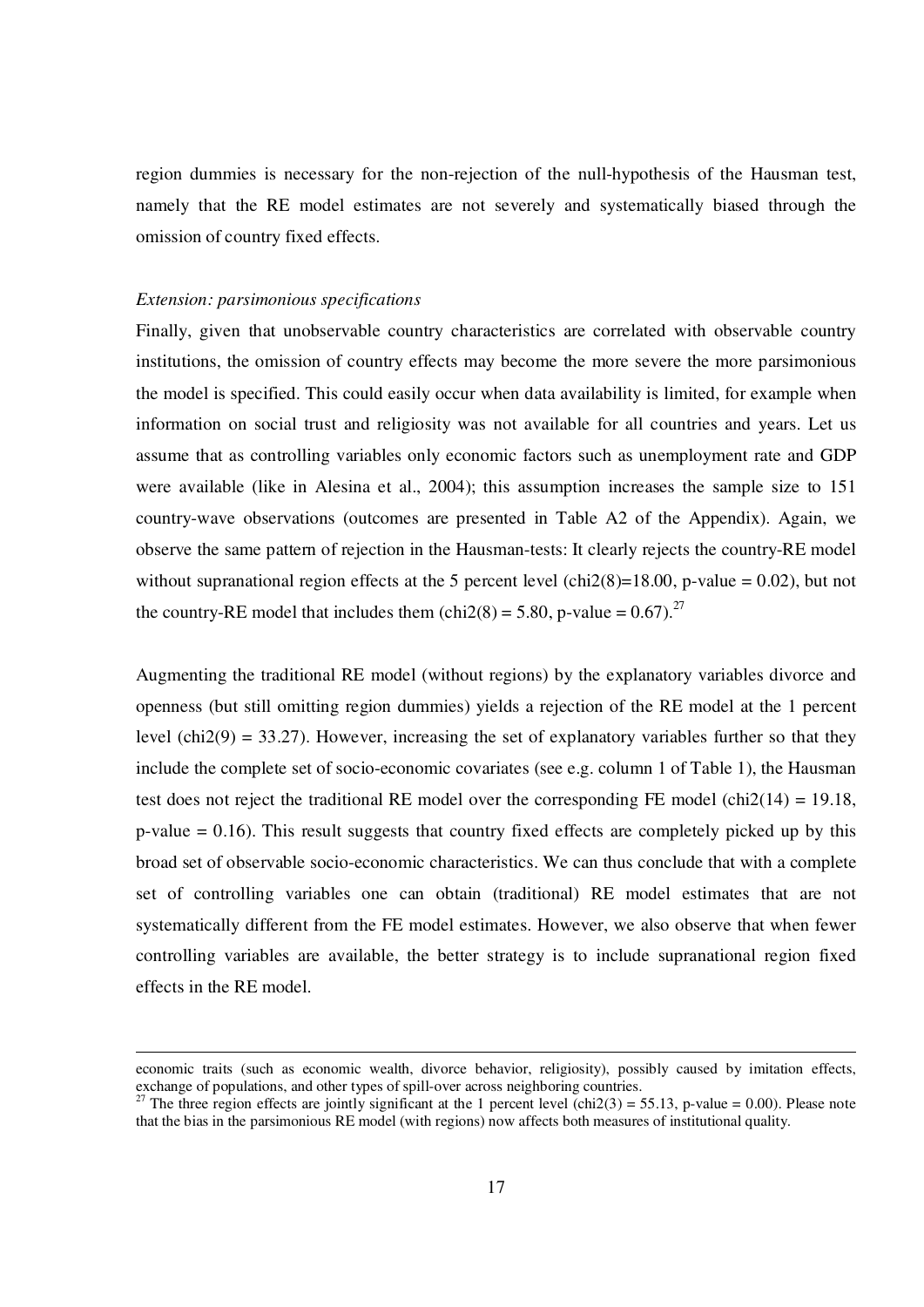### *4.3. Alternative definition of regions: regions based on shared culture*

The previous section (4.2.) has convincingly shown that the inclusion of geographical region effects in a country-RE model yields consistent estimates of the institutional variables of interest and the controlling factors. However, the question remains whether these advantageous findings depend on the definition on which the formation of these supranational regions is based.

The following Table 2 presents RE and FE estimates where regions are defined by language family and cultural heritage. The idea behind this approach is to group countries that are not homogeneous, but reasonably similar in their national culture – thus, such grouping may approximate shared country characteristics at the supranational level. The RE models in columns 2 and 4 employ the cultural regions 'Romance language', 'English-speaking', 'West- and North-Germanic language', 'Slavic language', 'Arabic language', 'Asian culture' and 'Ottoman Empire country'; the reference region includes countries around the Baltic Sea and one African country (Estonia, Finland, Latvia, Lithuania, as well as Trinidad and Tobago). Since some regions include less than 30 observations (= country-years), in columns 5 and 6 'Arabic' and 'Ottoman' have been merged into the new region 'Mediterranean-East', while 'Asian' becomes part of the (now) heterogeneous reference group. Table A3 of the Appendix presents how the 61 countries in the regression sample are grouped into these different cultural regions.

Column 1 of Table 2 presents the FE model results, exactly replicating column 1 of the previous Table 1. Column 2 of Table 2 presents the country-RE model estimates when dummies for the newly defined cultural regions are included. The region effects are jointly significant at the 1 percent level (chi2(7) = 55.30, p-value = 0.00). Compared to the reference group of people living around the Baltic Sea, English-, Germanic language speakers and people in Asian countries are happier.<sup>28</sup> Regarding the institutions, in both FE and RE models only eco-judicial institutions appear to matter to SWB (at the 10 and 1 percent level of significance), while the impact of political institutions is not significant, just missing the 10 percent of significance in the RE model.

<sup>&</sup>lt;sup>28</sup> RE coefficient estimates for 'English' (0.175) and 'Germanic' (0.198) are statistically identical (chi2(1) = 0.24, pvalue = 0.63). Please note that the Anglo-Saxon language also belongs to the group of West-Germanic tongues (Dutch, German, Swiss-German, Flemish, and Luxembourgian).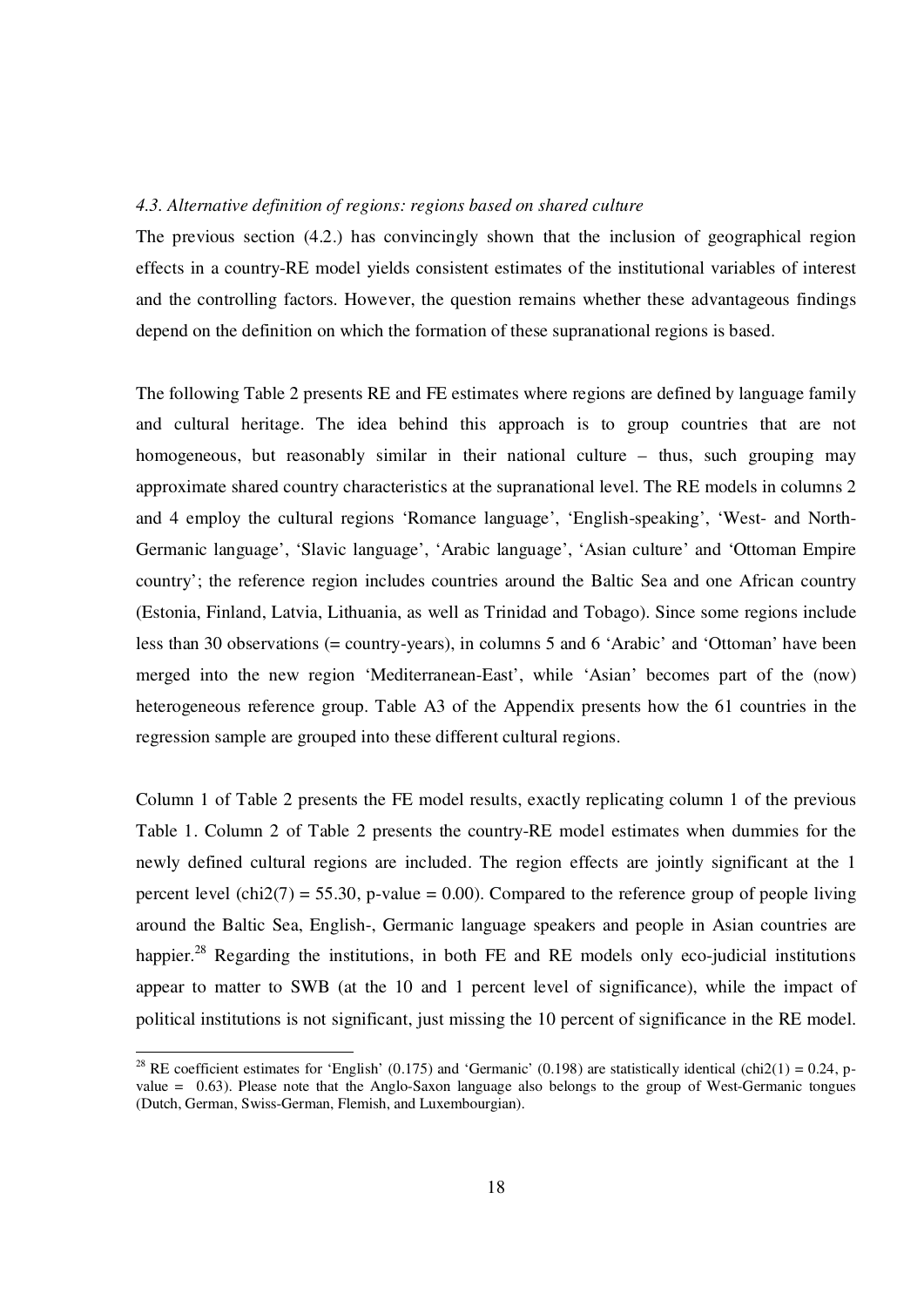Coefficients on political institutions, are, however, quite similar across FE and RE models (0.007 vs. 0.01), as previously observed in Table 1.

Most important are the outcomes of the Hausman tests which compare the FE model estimates with the two RE model estimates. When regions defined by culture are included in the RE model, the Hausman test does not reject the null hypothesis, thus not rejecting the RE model with cultural regions (chi2(14) = 15.21, p-value = 0.36). In contrast, as discussed for Table 1, the Hausman test tends to reject the null hypothesis when regions are excluded and a 'traditional' RE model is estimated. In sum, when using supranational regions defined by culture and language the country-RE-with-regions-model appears to yield consistent estimates of the variables of interest.

#### *Extension: parsimonious specification*

Columns 3 and 4 of Table 2 present FE model and RE-with-cultural-regions model estimates when controlling variables with a z-value below unity are excluded from the original model specification (leaving 'trust', 'belief in god', 'divorce rate', and 'GDP per capita' as sole controlling factors). As regards institutional quality, high-quality eco-judicial institutions appear to matter for happiness in both FE and RE model (with regions) estimations (at the 5 and 1 percent levels, respectively). Now, in this parsimonious RE model, the measure of quality of political institutions is significantly associated with SWB (at the 10 percent level of significance), while it is still insignificant in the corresponding FE model. As before, coefficient estimates for the political institution appear rather similar across both models (0.008 vs. 0.011). Most importantly, the Hausman test does not prefer the country-FE model over the country-RE model when the latter includes supranational region dummies based on language and culture (chi $2(10) = 2.42$ , p-value = 0.99). However, when these cultural region fixed effects are excluded from the RE model (estimates not reported), the Hausman test now does reject the null hypothesis of non-systematic differences in coefficients  $chi2(10) = 20.73$ , p-value = 0.02), favoring the country-FE model.

# *Employing larger cultural regions*

Some of the regions cover a rather small number of country-years which may hinder valid statistical inference. Thus, columns 5 and 6 present two variants of the RE model with regions where the 'Arabic' and 'Ottoman' countries are merged into a larger group ('Mediterranean-East'),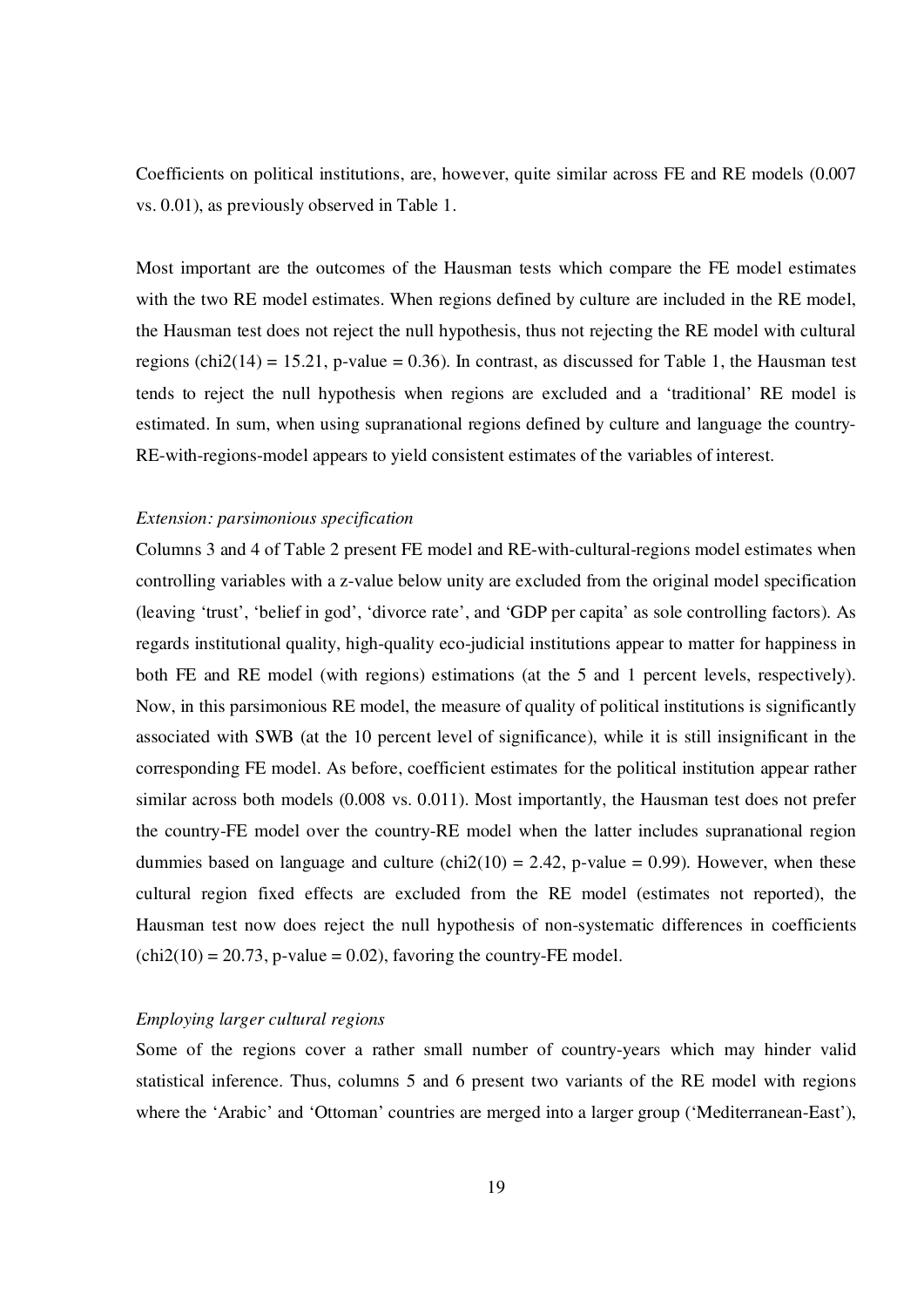while the group of Asian countries becomes part of the new, larger reference group. Column 5 employs the full vector of controlling variables, while column 6 presents again the more parsimonious specification. In both RE models (columns 5 and 6), the quality of institutions guarding the economy and the judiciary is strongly associated with SWB. In contrast, the quality of political institutions shows no significant relation with happiness any more, with coefficients well below the 10 percent level of significance. Obviously, its standard error appears highly sensitive to which of the controlling variables are included and to how supranational regions are defined.

Finally, Hausman tests have been conducted for both full and parsimonious RE models with larger regions (columns 5 and 6, corresponding FE models are displayed in columns 1 and 3). For both RE models with larger regions, the null hypothesis is not rejected (chi2(14) = 9.38, p-value =  $0.81$ ;  $chi(10) = 15.10$ , p-value = 0.13). Please recall from the previous paragraph that we have already shown that the RE model *without* region fixed effects is rejected, indicating that only the country-FE model yields consistent estimates. In sum, the Hausman tests again shows that the inclusion of supranational region dummies defined by culture in the RE model sufficiently 'debiases' the coefficient vector, compared to a traditional RE model that excludes any region fixed effects.

# *Summary 2*

Taken all together, the various Hausman tests for Tables 1 and 2 suggest that the estimates on institutions from the RE model with supranational region dummies are not systematically different from the consistent FE model estimates. The institutional estimates, however, are not consistent when these region dummies are omitted from the RE model. This study also shows that it does not matter whether regions are defined by continent-bridging language groups or by geographical distance. Thus, the second important result of this study is that even when we are not able to account for unobservable time-invariant country characteristics through estimating country fixed effects, controlling for supranational region-specific effects appears to be a good substitute.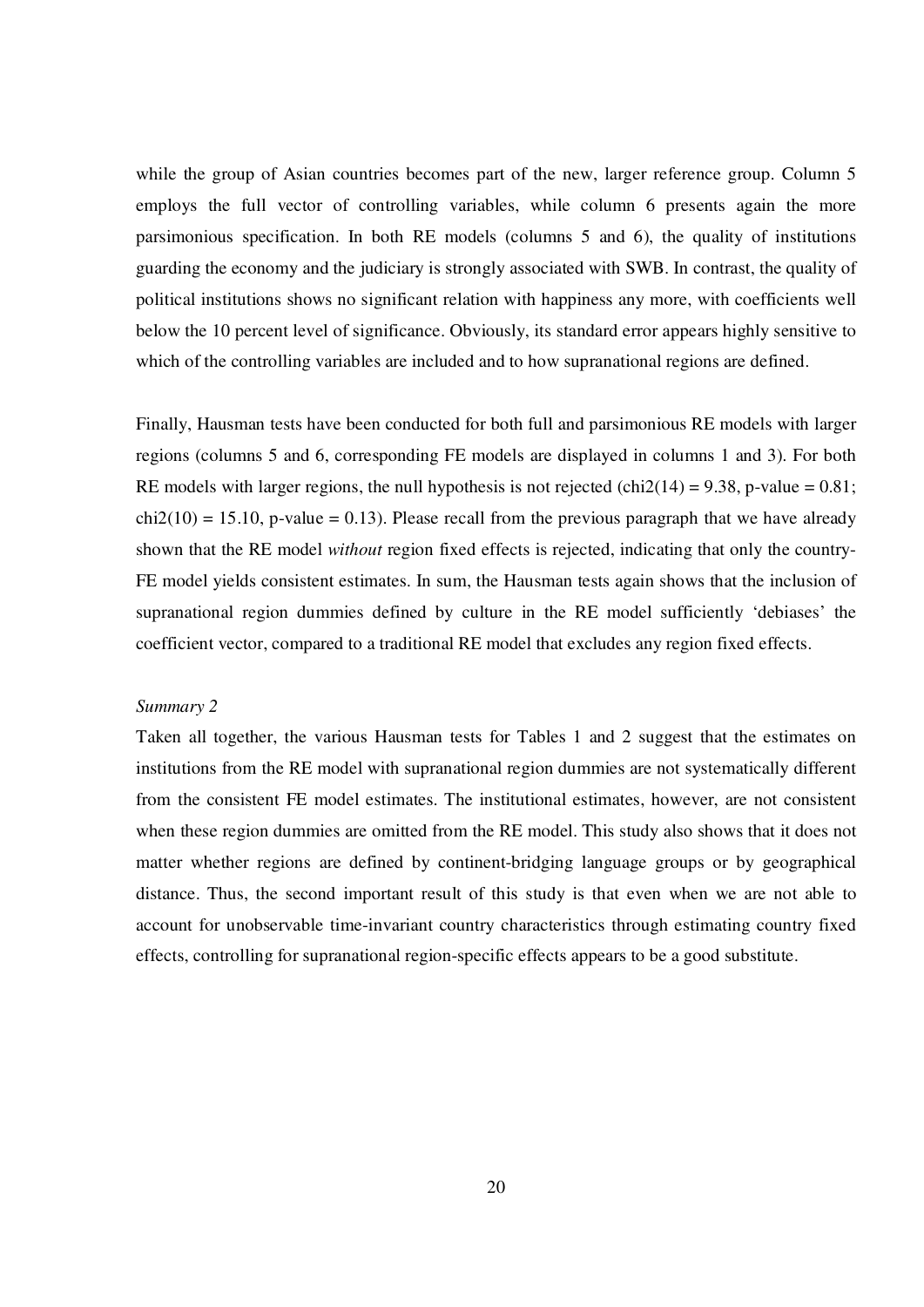#### **5. Conclusion**

Recent happiness research identified a positive link between the quality of formal institutions (democracy, rule of law, etc.) and SWB, but failed to take account of unobservable country characteristics, potentially correlated with the variables of interest (e.g. Frey and Stutzer, 2000; Helliwell and Huang, 2008, Ott, 2010). For this reason, one could never exclude the possibility that observable institutions were a mere manifestation and approximation of unobserved timeinvariant population preferences and cultural traits, and that observed positive relations did not reflect 'true' institutional effects.

This paper tests whether these previously observed institutional effects are sensitive to not-taking account of unobservable country heterogeneity, and whether the choice of a country-fixed effects model is to be preferred over alternative model specifications. If institutions are rather timeinvariant in nature, country fixed effects tend to disguise impacts of these institutions. Using a country panel of population shares of happy persons derived from the World Values Survey 1980- 2005 and a new measure of institutional quality, we find in two-way FE models that the quality of institutions (more so for economic-judicial institutions than for democratic process) matters to SWB. This paper also shows that the inclusion of supranational region fixed effects in a country-RE model yields results for institutions not systematically different from the country-FE model estimates. In contrast, not controlling for 'regions' in the country-RE model appears to severely bias the coefficient vector.

This paper bears two important implications for happiness research: a methodological one, and a policy-related. First, methodologically, this study shows for a world sample that the inclusion of supranational region dummies in a country-random effects model yields results not systematically different from country-fixed effects model estimates. This is good news to all happiness researchers who lack suitable data to apply panel estimation techniques, or whose variable of interest does not show sufficient variation over time to allow identification in a country-fixed effects model. 'Regions' constitute larger entities that comprise several units of analysis. We have shown that in a world context such regions may refer to groupings of countries not only by geographic proximity, but equally by continent-bridging language family or a shared history.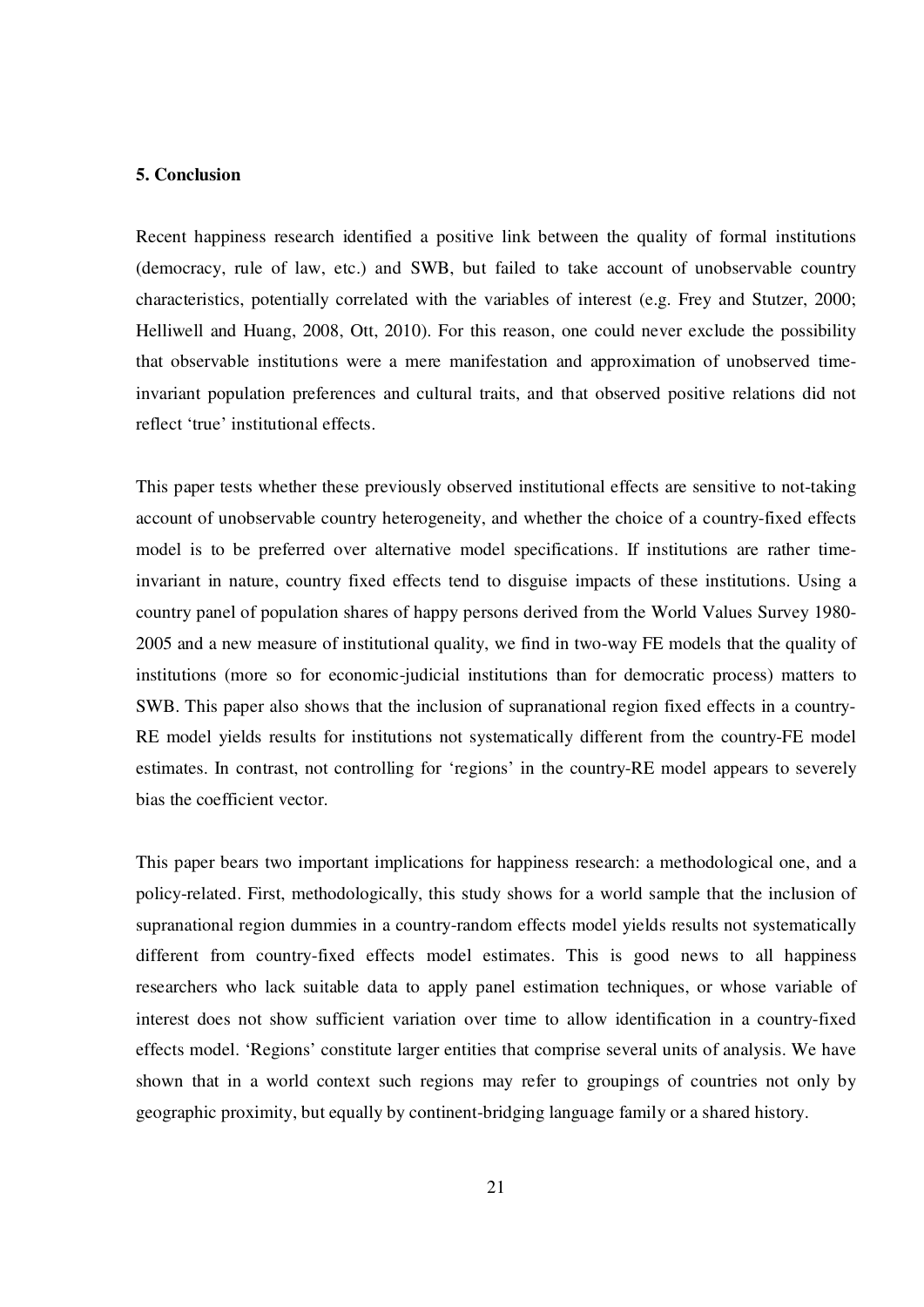Second, from a policy-related point of view, this study reveals that most previous findings of happiness research with respect to government institutions are probably quite reliable. Our analyses show that even when the empirical model accounts for unobserved country heterogeneity, good formal institutions governing jurisdiction and the market economy are conducive to people's subjective well-being. The results for the effects of political institutions show a tendency toward being beneficial, but are statistically weak: statistical significance of the latter appears very sensitive to the choice of controlling factors, calling for a profound transmission channel analysis which is beyond the scope of this contribution. Thus, a final conclusion on the SWB effects of 'democracy' can only be made when longer country panels are available that allow this institution to vary stronger over time, so that its effects are unambiguously identifiable even in the presence of country or region fixed effects.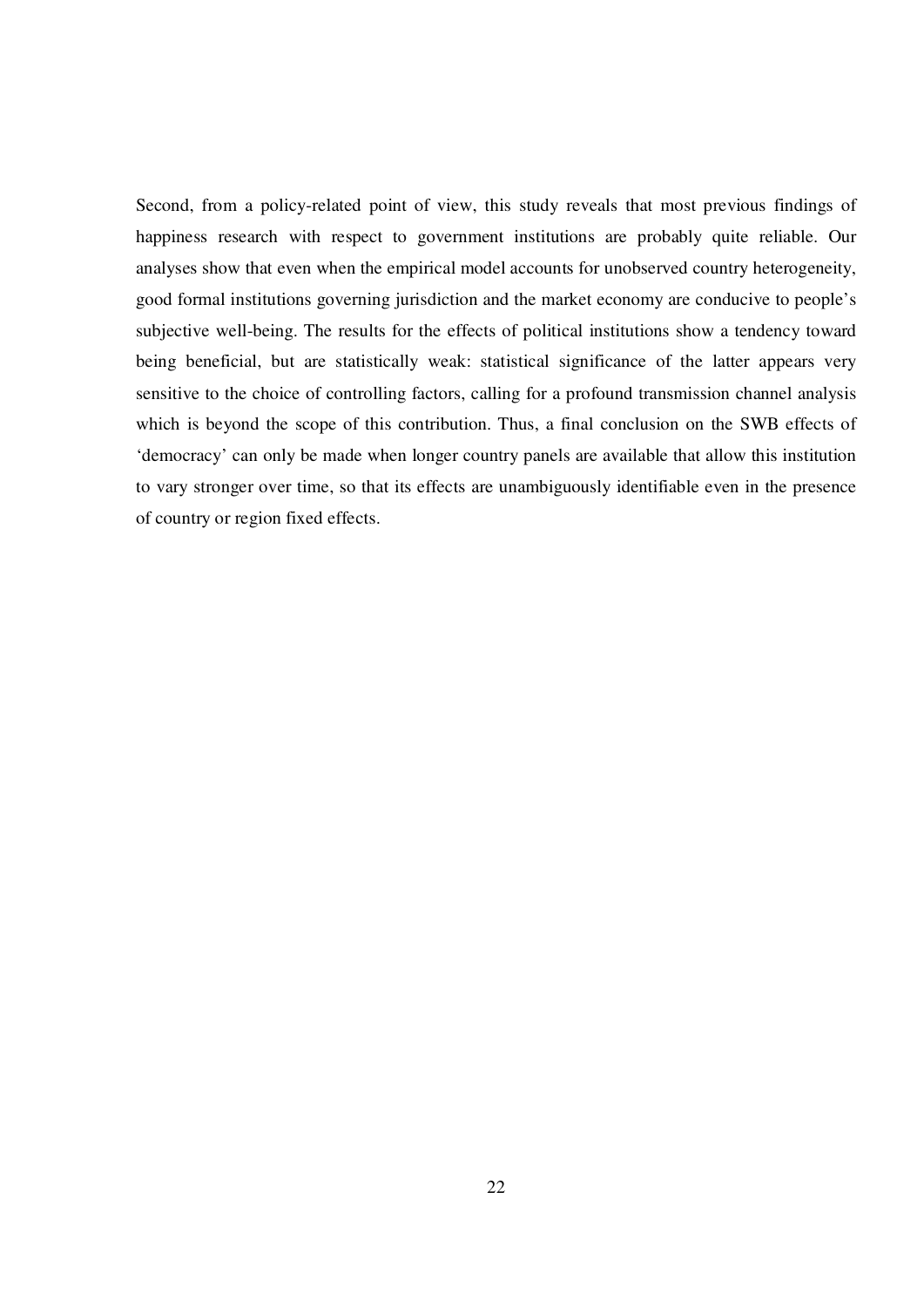#### **References**

Alesina, A., R. Di Tella, and R. MacCulloch (2004), Inequality and happiness: are Europeans and Americans different?, *Journal of Public Economics* 88, 2009–2042.

Baum, C.F., M.E. Schaffer, and S. Stillman (2003), Instrumental variables and GMM: Estimation and testing, *Stata Journal* 3, 1–31.

Bjørnskov, C., A. Dreher, and J.A.V. Fischer (2010), Formal Institutions and Subjective Well-Being: Revisiting the Cross-Country Evidence, *European Journal of Political Economy*, 2010. DOI:10.1016/j.ejpoleco.2010.03.001

Bjørnskov, C., A. Dreher, and J.A.V. Fischer (2009), Formal Institutions and Subjective Well-Being: Revisiting the Cross-Country Evidence, MPRA Paper 17159, University Library of Munich, Germany.

Bjørnskov, C., A. Dreher, and J.A.V. Fischer (2008a), Cross-country determinants of life satisfaction: exploring different determinants across groups in society, *Social Choice and Welfare* 30, 119–173.

Bjørnskov, C., A. Dreher, and J.A.V. Fischer (2008b), On decentralization and life satisfaction, *Economics Letters* 99, 147–151.

Blanchflower, D.G. (2008), International evidence on well-being, National Bureau of Economic Research, NBER Working Papers 14318.

Clark, A.E., E. Diener, Y. Georgellis, and R.E. Lucas (2008), Lags and Leads in Life Satisfaction: a Test of the Baseline Hypothesis, *The Economic Journal* 118, F222–F243.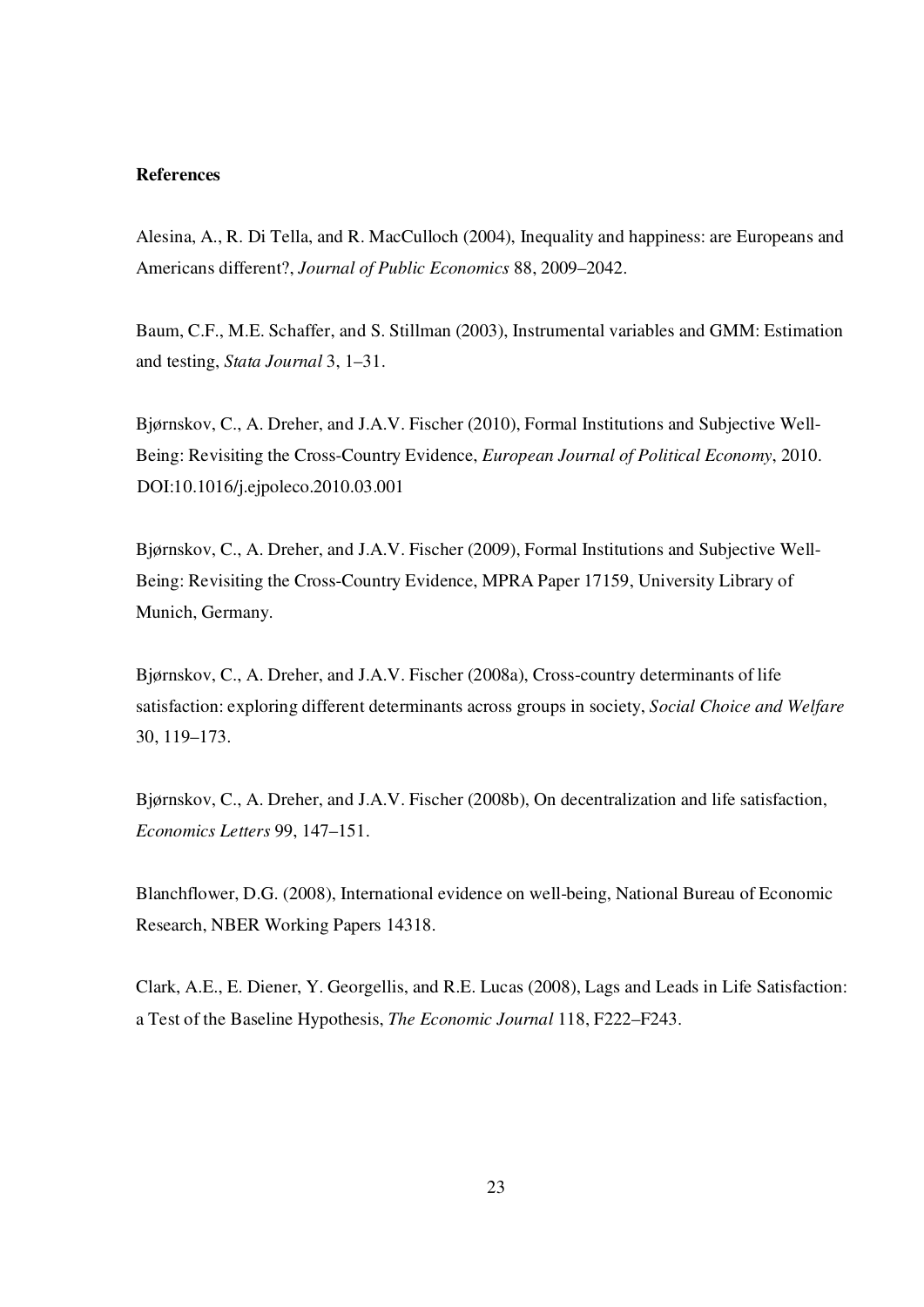Dolan, P., T. Peasgood, and M. White (2008), Do we really know what makes us happy? A review of the economic literature on the factors associated with subjective well-being, *Journal of Economic Psychology* 29, 94–122.

Dorn, D., J.A.V. Fischer, G. Kirchgässner and A. Sousa-Poza (2008), Direct democracy and life satisfaction revisited: new evidence for Switzerland, *Journal of Happiness Studies* 9, 227–255.

Drukker, D.M. (2003), Testing for serial correlation in linear panel-data models, *Stata Journal* 3, 168–177.

Ferrer-i-Carbonell, A. and P. Frijters (2004), How important is methodology for the estimates of the determinants of happiness?, *Economic Journal* 114, 641–659.

Fischer, J.A.V. (2009), Subjective Well-Being as Welfare Measure: Concepts and Methodology, MPRA Paper 16619, University Library of Munich, Germany.

Freitag, M. (2006), Bowling the state back in: Political institutions and the creation of social capital, *European Journal of Political Research* 45, 123–152

Frey, B.S. (1997), An Institution for Knaves Crowds out Civic Virtues, *The Economic Journal* 107, 1043–1053

Frey, B.S. and A. Stutzer (2000), Happiness, economy and institutions, *The Economic Journal* 110, 918–938.

Frijters, P., D.W. Johnston, and M.A. Shields (2008), Happiness Dynamics with Quarterly Life Event Data, IZA Discussion Papers 3604.

Helliwell, J.F. (2006), Well-Being, Social Capital, and Public sector: What's new ?, *The Economic Journal* 116:C34–C45.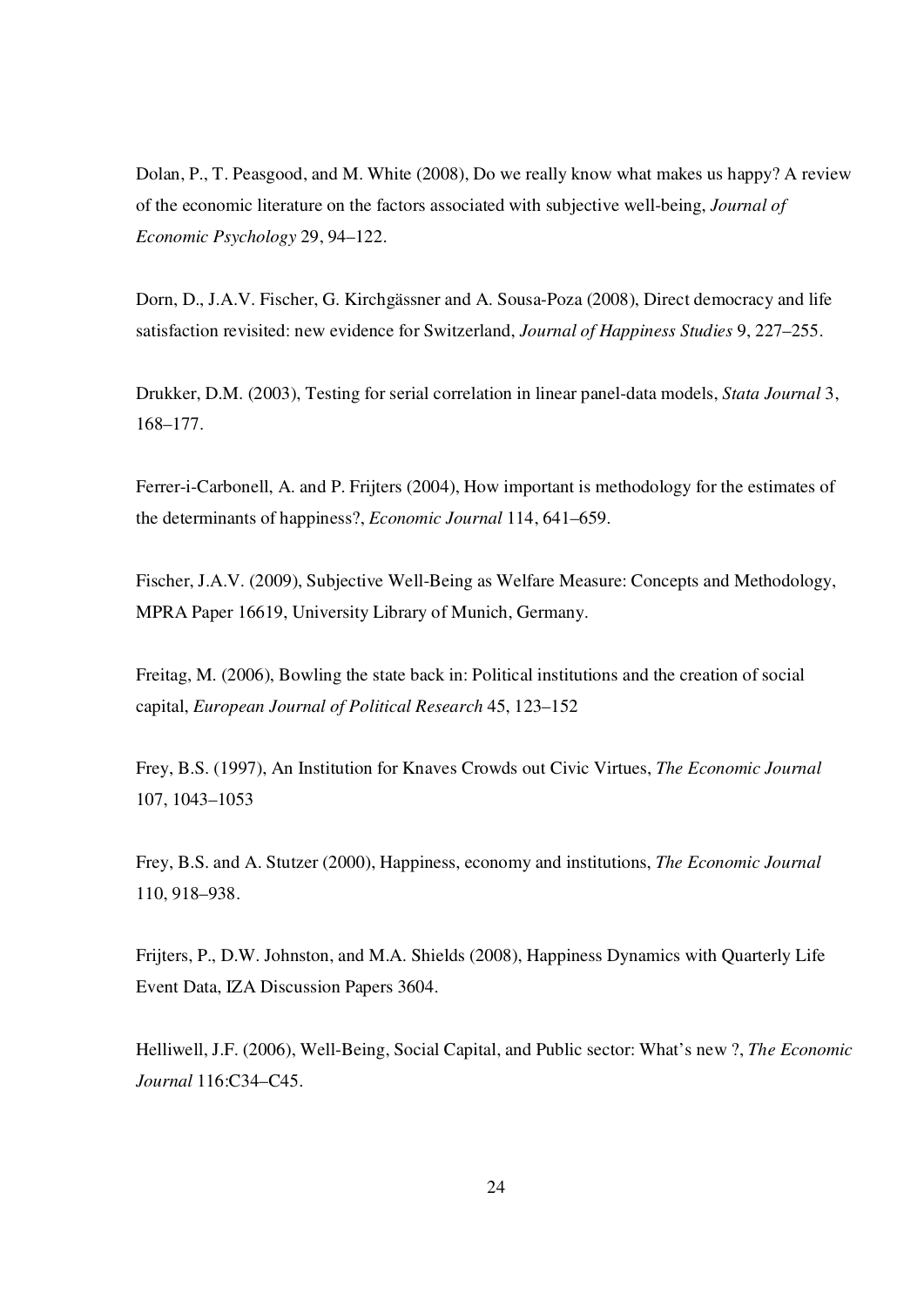Helliwell, J.F. and H. Huang (2008), How's your government ? International evidence linking good government and well-being, *British Journal of Political Science* 38, 595–619.

Henisz, W.J. (2000), The institutional environment for infrastructure investment, *Industrial and Corporate Change* 11, 355–389.

Heston, A., R. Summers and B. Aten. (2006), *Penn World Tables, Version 6.2*. Center for International Comparisons (CICUP), University of Pennsylvania.

Ovaska, T. and R. Takashima (2006), Economic Policy and the Level of Self-Perceived Well-Being: An International Comparison, *Journal of Socio-Economics* 35, 308–325.

Ott, J.C. (2010), Good Governance and Happiness in Nations: Technical Quality Precedes Democracy and Quality Beats Size, *Journal of Happiness Studies*, forthcoming. DOI: 10.1007/s10902-009-9144-7

Kaufman D., A. Kray, and M. Mastruzzi (2009), Governance Matters VIII: Aggregate and Individual Governance Indicators, 1996-2008, World Bank Policy Research Working Paper no. 4978.

Schyns, P. (1998), Cross-national differences in happiness: Economic and cultural factors explored, *Social Indicators Research* 43, 3–26.

Uslaner, E. (2008), Where You Stand Depends Upon Where Your Grandparents Sat: The Inheritability of Generalized Trust, *Public Opinion Quarterly* 72, 725–740.

Wooldridge, J.M. (2002), *Econometric Analysis of Cross Section and Panel Data*. Cambridge, MA: MIT Press.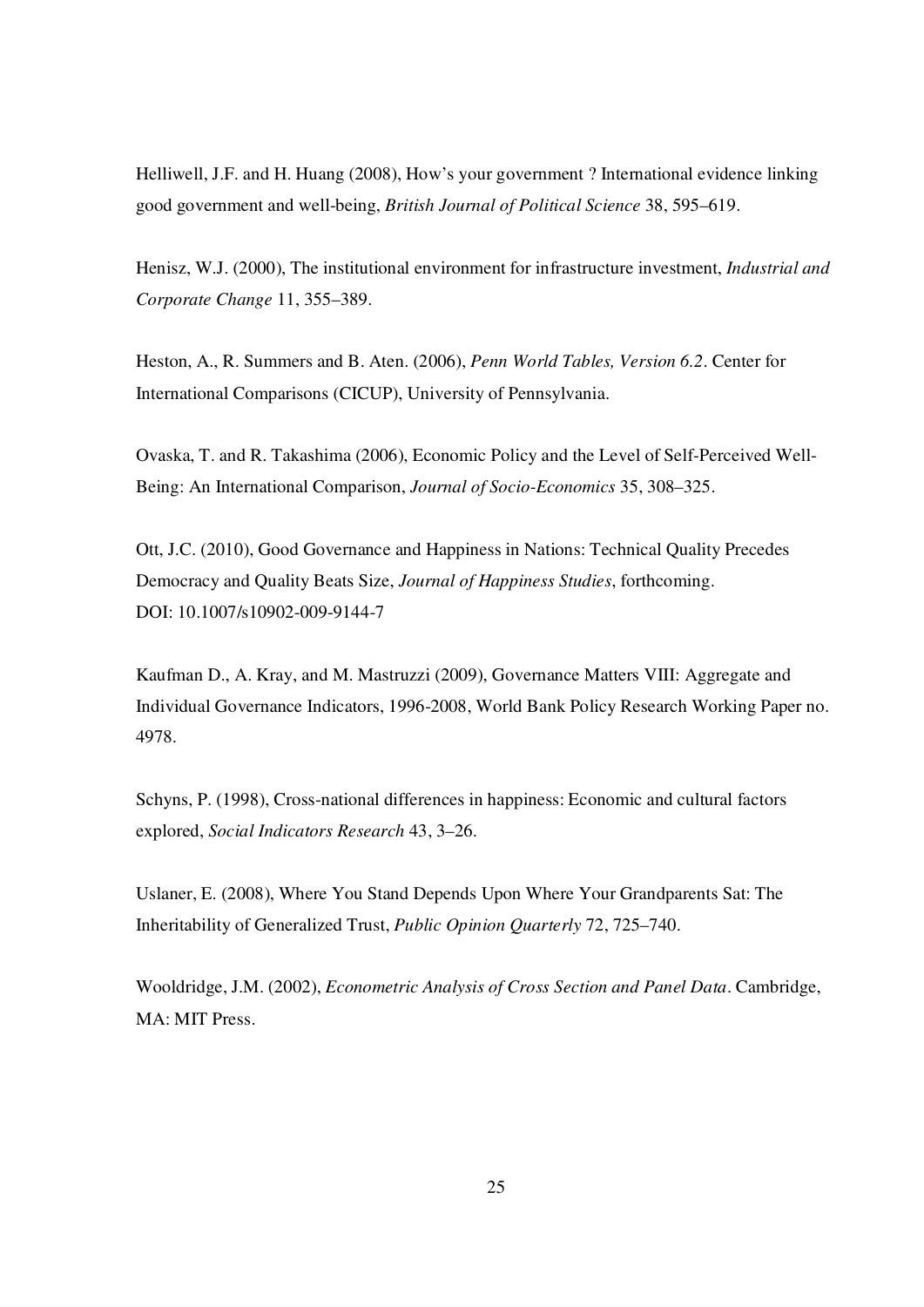# **Tables**

Table 1: Institutions and happiness: fixed effects and random effects regressions

|                                   | 1          | $\overline{c}$      | 3           | $\overline{\mathbf{4}}$ | 5                   | 6                 |
|-----------------------------------|------------|---------------------|-------------|-------------------------|---------------------|-------------------|
| <b>Estimation method</b>          | <b>FE</b>  | RE,<br>with regions | Pooled OLS  | <b>FE</b>               | RE,<br>with regions | RE,<br>no regions |
| Average memberships               | 0.018      | 0.009               | 0.009       |                         |                     |                   |
|                                   | [0.49]     | [0.34]              | [0.32]      |                         |                     |                   |
| Social trust (share)              | $-0.125$   | $0.149*$            | $0.166**$   | $-0.140$                | $0.139*$            | $0.246***$        |
|                                   | [0.90]     | [1.90]              | [2.47]      | [1.04]                  | [1.87]              | [3.29]            |
| Belief in good (share)            | $0.345***$ | $0.131**$           | $0.128***$  | 0.356***                | $0.135***$          | $0.210***$        |
|                                   | [3.02]     | [2.57]              | [3.16]      | [3.23]                  | [2.73]              | [4.78]            |
| Divorce rate                      | $-0.007$   | $-0.012$            | $-0.011$    | $-0.007$                | $-0.013$            | $-0.023***$       |
|                                   | [0.33]     | [1.47]              | [1.59]      | [0.36]                  | [1.52]              | [2.66]            |
| Unemployment rate                 | 0.002      | 0.001               | 0.001       |                         |                     |                   |
|                                   | [0.89]     | [0.51]              | [0.48]      |                         |                     |                   |
| Log GDP per capita                | $0.160**$  | $0.093***$          | $0.090***$  | $0.160**$               | $0.097***$          | $0.136***$        |
|                                   | [2.01]     | [4.71]              | [5.28]      | [2.31]                  | [5.42]              | [8.79]            |
| Trade openness                    | $-0.0001$  | 0.0002              | 0.0002      |                         |                     |                   |
|                                   | [0.13]     | [0.94]              | [1.48]      |                         |                     |                   |
| Investment price level            | 0.0003     | 0.0001              | 0.0001      |                         |                     |                   |
|                                   | [0.56]     | [0.57]              | [0.48]      |                         |                     |                   |
| Quality of economic-judicial      | $0.048*$   | $0.031**$           | $0.029***$  | $0.046*$                | $0.034***$          | $0.038***$        |
| institutions                      | [1.79]     | [2.48]              | [2.89]      | [1.77]                  | [2.82]              | [2.94]            |
| Quality of political institutions | 0.008      | 0.011               | $0.012*$    | 0.008                   | $0.011*$            | 0.008             |
|                                   | [0.78]     | [1.60]              | [1.66]      | [0.86]                  | [1.72]              | [1.21]            |
| Post-communist country            |            | $-0.113***$         | $-0.122***$ |                         | $-0.112***$         |                   |
|                                   |            | [3.52]              | [4.77]      |                         | [3.66]              |                   |
| Latin-American country            |            | $-0.014$            | $-0.013$    |                         | $-0.023$            |                   |
|                                   |            | [0.44]              | [0.48]      |                         | [0.75]              |                   |
| Asian country                     |            | 0.046               | 0.034       |                         | 0.047               |                   |
|                                   |            | [1.28]              | [1.27]      |                         | [1.43]              |                   |
| Observations                      | 143        | 143                 | 143         | 143                     | 143                 | 143               |
| Number of countries               | 61         | 61                  | 61          | 61                      | 61                  | 61                |
|                                   |            |                     |             |                         |                     |                   |
| Overall adjusted R2               | 0.8435     | 0.7097              | 0.7097      | 0.8496                  | 0.7131              | 0.6412            |
| R2 within                         | 0.3925     | 0.2990              |             | 0.3820                  | 0.2917              | 0.2735            |
|                                   |            |                     |             |                         |                     |                   |
| Time fixed effects                | yes        | yes                 | yes         | yes                     | yes                 | yes               |
| Regional dummies                  | no         | yes                 | yes         | no                      | yes                 | no                |
| Country fixed effects             | yes        | no                  | no          | yes                     | no                  | no                |

Notes: Dependent variable: share of respondents indicating the highest two categories 'very happy' or 'rather happy' (out of possible four) to the question "Taking all things together, would you say you are 'Very happy', 'Rather happy', 'Not very happy', 'Not at all happy'). Panel estimations with fixed effects (FE) or GLS random effects (RE). 'Pooled OLS' is estimated with OLS. '\*\*\*'', '\*\*', '\*' denote significance at the 1, 5, or 10 percent level, respectively.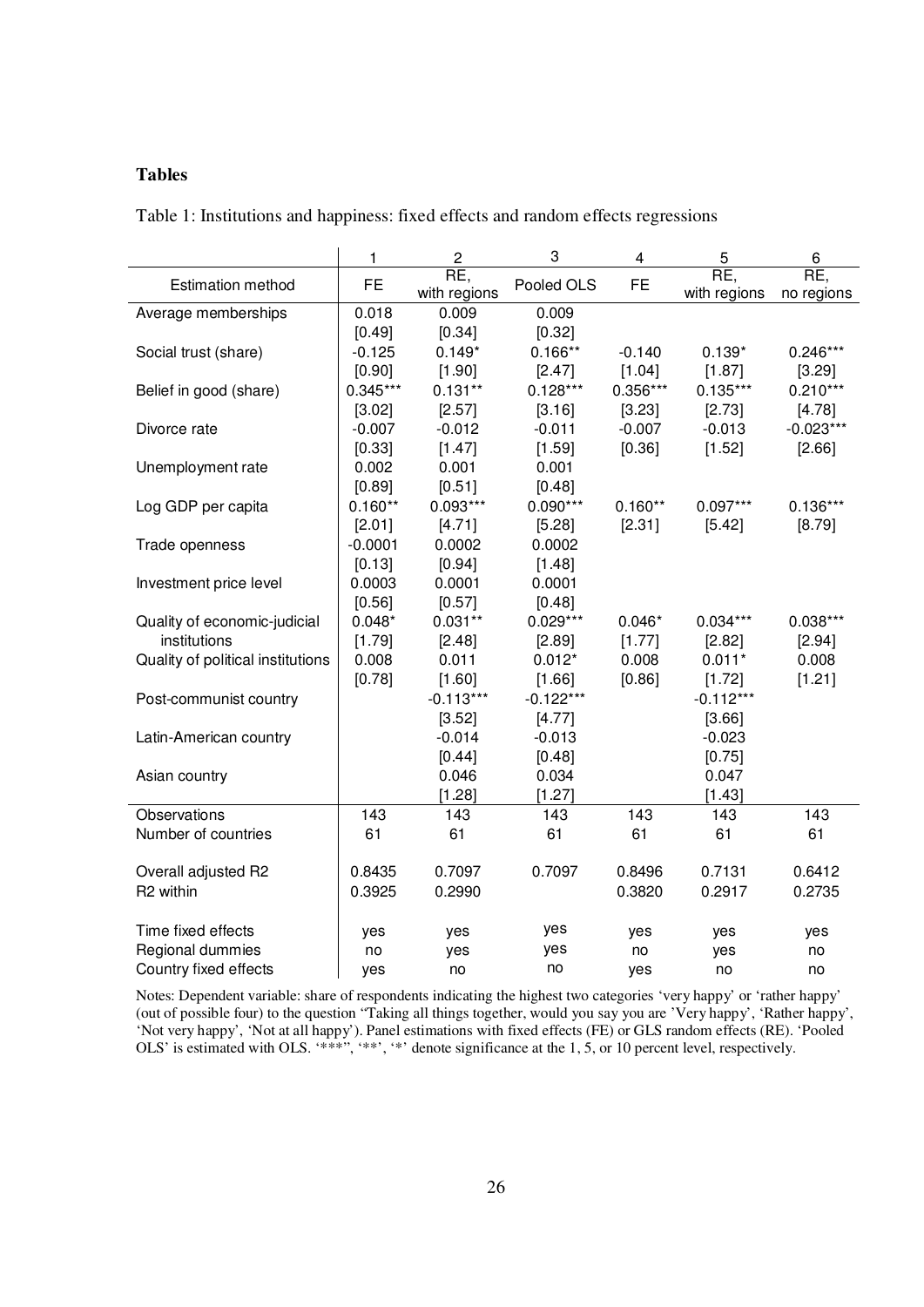|                                   | 1          | 2<br>3              |           | 4                   | 5                   | 6                   |
|-----------------------------------|------------|---------------------|-----------|---------------------|---------------------|---------------------|
| <b>Estimation method</b>          | FE         | RE,<br>with regions | <b>FE</b> | RE,<br>with regions | RE,<br>with regions | RE,<br>with regions |
| Average memberships               | 0.018      | 0.014               |           |                     | 0.016               |                     |
|                                   | [0.49]     | [0.53]              |           |                     | [0.56]              |                     |
| Social trust (share)              | $-0.125$   | 0.113               | $-0.140$  | 0.125               | $0.170*$            | $0.173**$           |
|                                   | [0.90]     | [1.29]              | [1.04]    | [1.52]              | [1.94]              | [2.10]              |
| Belief in good (share)            | $0.345***$ | $0.205***$          | 0.356***  | $0.202***$          | $0.218***$          | $0.220***$          |
|                                   | [3.02]     | [3.88]              | [3.23]    | [3.92]              | [4.17]              | [4.30]              |
| Divorce rate                      | $-0.007$   | $-0.015*$           | $-0.007$  | $-0.017*$           | $-0.023**$          | $-0.024***$         |
|                                   | [0.33]     | [1.67]              | $[0.36]$  | [1.90]              | [2.48]              | [2.65]              |
| Unemployment rate                 | 0.002      | 0.001               |           |                     | 0.0003              |                     |
|                                   | [0.89]     | [0.69]              |           |                     | [0.20]              |                     |
| Log GDP per capita                | $0.160**$  | $0.125***$          | $0.160**$ | $0.121***$          | $0.119***$          | $0.121***$          |
|                                   | [2.01]     | [6.10]              | [2.31]    | [6.62]              | [5.68]              | [6.40]              |
| Trade openness                    | $-0.00001$ | $-0.00001$          |           |                     | 0.00002             |                     |
|                                   | [0.13]     | [0.37]              |           |                     | [0.08]              |                     |
| Investment price level            | 0.0003     | 0.0001              |           |                     | 0.0002              |                     |
|                                   | [0.56]     | [0.53]              |           |                     | [0.67]              |                     |
| Quality of economic-judicial      | $0.048*$   | $0.039***$          | $0.046*$  | $0.038***$          | $0.033**$           | $0.034**$           |
| institutions                      | [1.79]     | [2.81]              | [1.77]    | [2.86]              | [2.33]              | [2.48]              |
| Quality of political institutions | 0.008      | 0.011               | 0.008     | $0.012*$            | 0.007               | 0.007               |
|                                   | [0.78]     | [1.49]              | [0.86]    | [1.74]              | [1.03]              | [1.10]              |
| Slavic culture                    |            | $-0.011$            |           | $-0.009$            | $-0.079**$          | $-0.076**$          |
|                                   |            | [0.25]              |           | [0.22]              | [2.21]              | [2.19]              |
| Anglo-Saxon culture               |            | 0.029               |           | 0.041               | $-0.039$            | $-0.029$            |
|                                   |            | [0.57]              |           | [0.89]              | [0.85]              | [0.69]              |
| North- and West-Germanic          |            | $0.075*$            |           | $0.080*$            | 0.002               | 0.011               |
|                                   |            | [1.66]              |           | [1.87]              | [0.04]              | [0.30]              |
| Romance-language                  |            | 0.013               |           | 0.016               | $-0.059$            | $-0.058*$           |
|                                   |            | [0.31]              |           | [0.41]              | [1.63]              | [1.77]              |
| Arabic culture                    |            | 0.046               |           | 0.049               |                     |                     |
|                                   |            | [0.78]              |           | [0.84]              |                     |                     |
| Asian culture                     |            | $0.138***$          |           | $0.128***$          |                     |                     |
|                                   |            | [2.90]              |           | [2.84]              |                     |                     |
| Ottoman Empire                    |            | $-0.021$            |           | $-0.021$            |                     |                     |
|                                   |            | [0.45]              |           | [0.45]              |                     |                     |
| Mediterranean-East                |            |                     |           |                     | $-0.071*$           | $-0.068*$           |
|                                   |            |                     |           |                     | [1.84]              | [1.82]              |
| <b>Observations</b>               | 143        | 143                 | 143       | 143                 | 143                 | 143                 |
| Number of countries               | 61         | 61                  | 61        | 61                  | 61                  | 61                  |
|                                   |            |                     |           |                     |                     |                     |
| Overall adjusted R2               | 0.8435     | 0.6751              | 0.8496    | 0.6798              | 0.6553              | 0.6617              |
| R2 within                         | 0.3925     | 0.3379              | 0.3820    | 0.3192              | 0.3090              | 0.2978              |
|                                   |            |                     |           |                     |                     |                     |
| Time fixed effects                | yes        | yes                 | yes       | yes                 | yes                 | yes                 |
| Region dummies                    | no         | yes                 | no        | yes                 | no                  |                     |
| Country fixed effects             |            |                     |           |                     |                     | yes                 |
|                                   | yes        | no                  | yes       | no                  | yes                 | no                  |

Table 2: Institutions and happiness: using cultural regions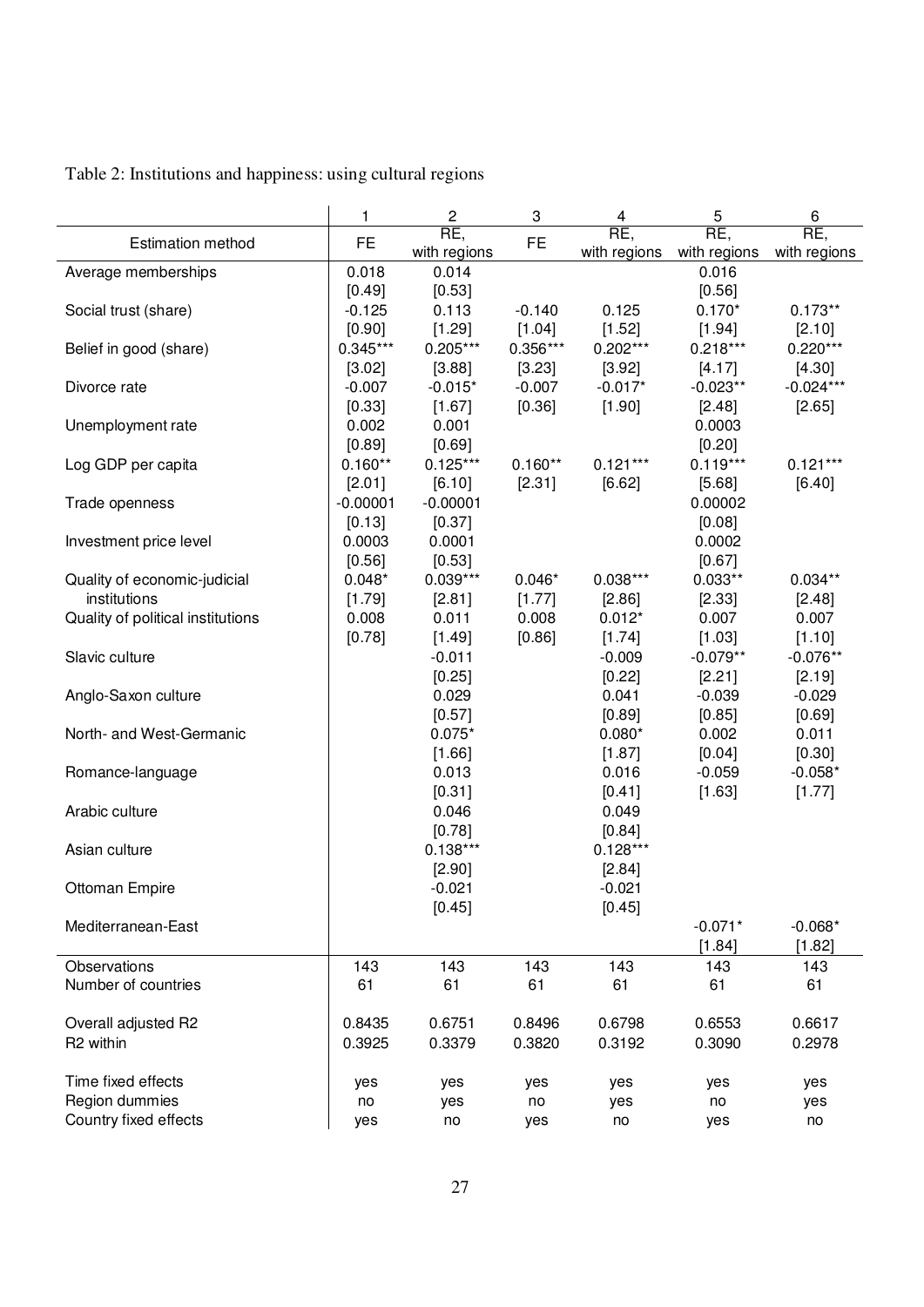# **Appendix**

| Variable                          | Obs | Mean    | Std. Dev. | Min     | Max    |
|-----------------------------------|-----|---------|-----------|---------|--------|
|                                   |     |         |           |         |        |
| Happiest (population share)       | 143 | 0.83    | 0.13      | 0.38    | 0.97   |
| Quality of economic-judicial      |     |         |           |         |        |
| institutions                      | 143 | $-0.03$ | 0.82      | $-2.76$ | 1.57   |
| Quality of political institutions | 143 | $-0.02$ | 0.91      | $-3.87$ | 1.26   |
| Average memberships               | 143 | 0.42    | 0.31      | 0.03    | 1.55   |
| Social trust (share)              | 143 | 31.67   | 15.33     | 2.80    | 68.02  |
| Belief in good (share)            | 143 | 0.42    | 0.27      | 0.07    | 0.99   |
| Divorce rate                      | 143 | 1.82    | 1.12      | 0.14    | 5.04   |
| Unemployment rate                 | 143 | 8.35    | 4.68      | 0.50    | 26.73  |
| Log (GDP per capita)              | 143 | 9.50    | 0.63      | 7.85    | 10.78  |
| <b>Trade Openness</b>             | 143 | 75.40   | 48.59     | 13.97   | 377.68 |
| Investment price level            | 143 | 83.41   | 30.86     | 27.85   | 254.05 |
| Post-communist country            | 143 | 0.24    | 0.43      | 0       |        |
| Latin-American country            | 143 | 0.16    | 0.37      | 0       |        |
| Asian country                     | 143 | 0.08    | 0.28      | 0       |        |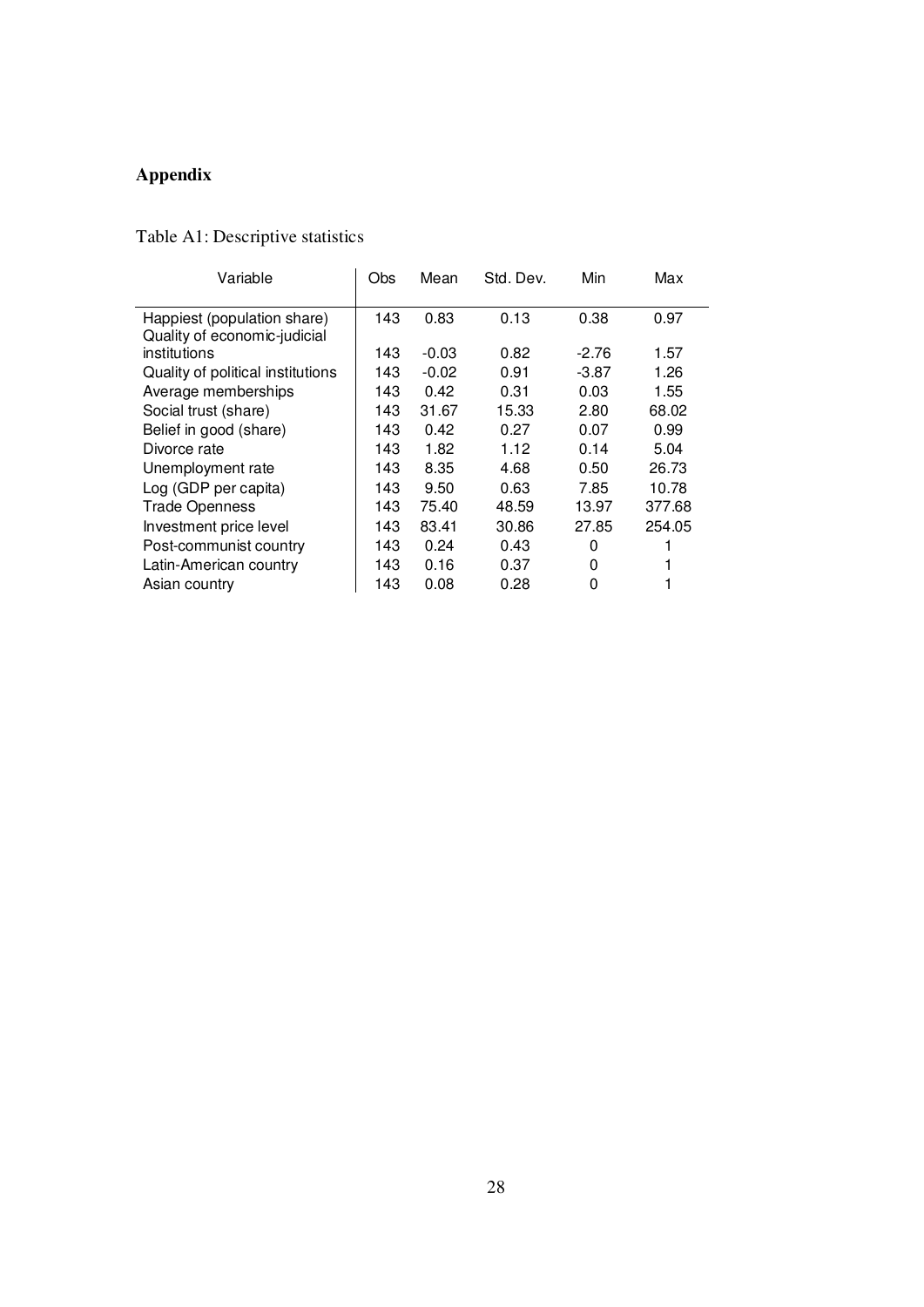|                                           | 1        | $\mathbf{2}$        | 3          |
|-------------------------------------------|----------|---------------------|------------|
| <b>Estimation method</b>                  | FE       | RE,<br>with regions | RE         |
| Unemployment rate                         | 0.002    | 0.00001             | 0.00001    |
|                                           | [0.72]   | [0.00]              | [0.01]     |
| Log GDP per capita                        | $0.131*$ | $0.083***$          | $0.102***$ |
|                                           | [1.85]   | [6.71]              | $[7.37]$   |
| Quality of economic-judicial institutions | 0.036    | $0.029***$          | $0.043***$ |
|                                           | [1.33]   | $[2.58]$            | [3.59]     |
| Quality of political institutions         | $0.016*$ | 0.008               | 0.009      |
|                                           | [1.81]   | $[1.30]$            | [1.33]     |
| Post-communist country                    |          | $-0.153***$         |            |
|                                           |          | [6.21]              |            |
| Latin-American country                    |          | $-0.002$            |            |
|                                           |          | [0.01]              |            |
| Asian country                             |          | 0.032               |            |
|                                           |          | [1.00]              |            |
| Observations                              | 151      | 151                 | 151        |
| Number of countries                       | 68       | 68                  | 68         |
|                                           |          |                     |            |
| Overall adjusted R2                       | 0.8309   | 0.6768              | 0.4835     |
| R <sub>2</sub> within                     | 0.2800   | 0.2624              | 0.2574     |
|                                           |          |                     |            |
| wave (year) dummies                       | yes      | yes                 | yes        |
| regional dummies                          | no       | yes                 | no         |
| country fixed effects                     | yes      | no                  | no         |

Table A2: Economic controlling variables only

Notes: Dependent variable: share of respondents indicating the highest two categories 'very happy' or 'rather happy' (out of possible four) to the question "Taking all things together, would you say you are 'Very happy', 'Rather happy', 'Not very happy', 'Not at all happy'). Panel estimations with fixed effects (FE) or GLS random effects (RE). '\*\*\*", '\*\*', '\*' denote significance at the 1, 5, or 10 percent level, respectively.